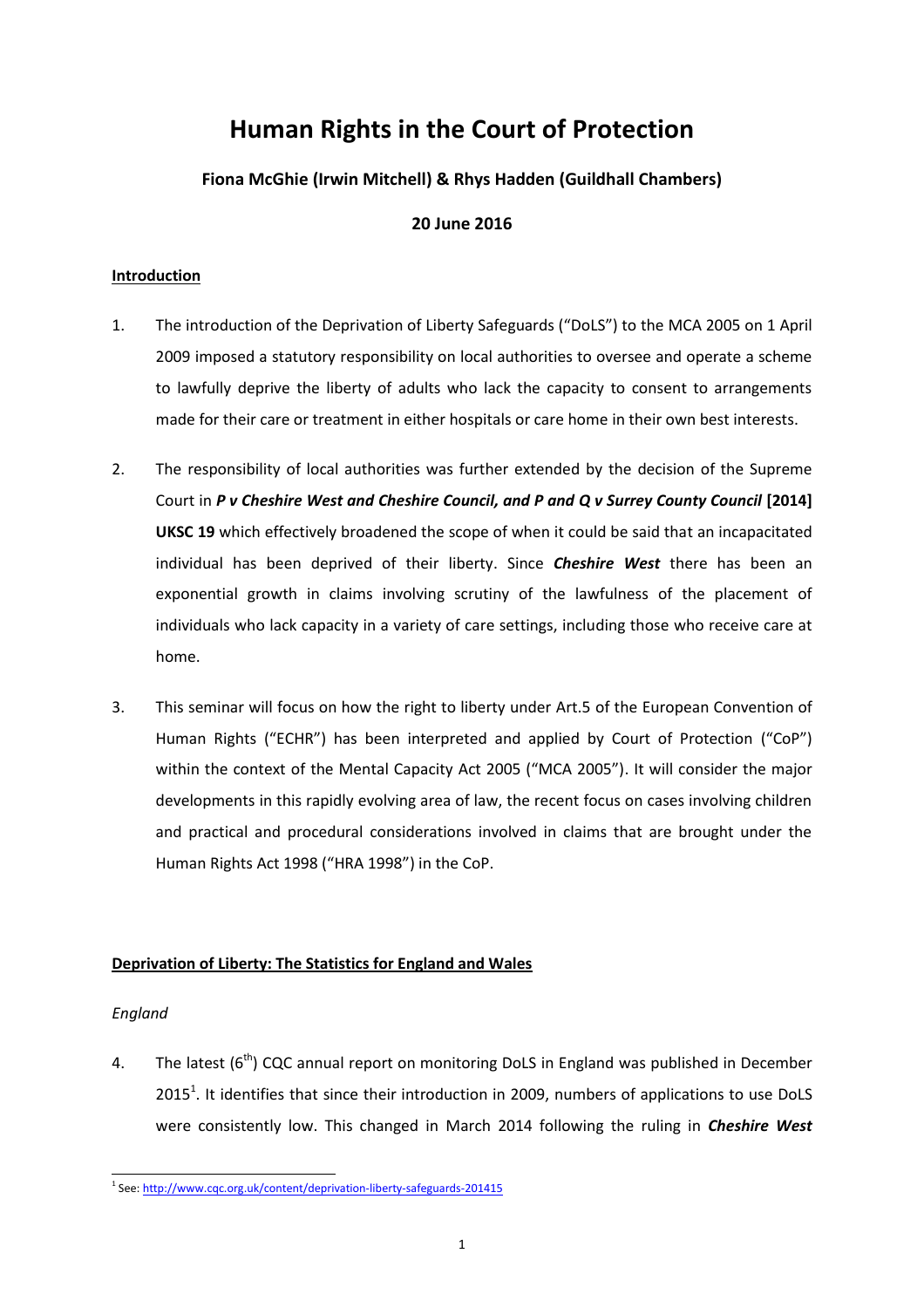which clarified the test to determine when an individual is deprived of their liberty. Since then, applications for DoLS have increased tenfold from 13,715 in the year ending March 2014 to 137,540 by March 2015.

- 5. Of applications submitted in 2014/15, 62,645 were completed by local authorities and 52,125 of these were granted. The proportion of applications approved is higher than in previous years. Furthermore, by March 2015, 56,835 applications for DoLS had not been completed by local authorities creating a significant backlog in the system.
- 6. By contrast, there is some evidence to suggest that applications for judicial authorisation of a deprivation of liberty in community care placements (e.g. supported living) pursuant to sections 4A and 16(2)(a) MCA 2005 have remained low. According to figures obtained from 110 of 152 English councils under the Freedom of Information Act<sup>2</sup>, local authorities made 286 applications to the CoP to get legal authorisation for deprivations of liberty in community care placements in 2014-15. This constitutes just 1.6% of the 17,829 applications that councils had identified in a scoping exercise that would be needed to comply with *Cheshire West*. Furthermore, almost half of the 286 applications made in 2014-15 came from just 11 local authorities. There were 52 councils that made no applications to court at all despite previously scoping that almost 6,000 might be needed between them.

#### *Wales*

l

- 7. The latest report by the Care and Social Services Inspectorate Wales (CSSIW) and Healthcare Inspectorate Wales (HIW) in relation to the operation of the DoLS is for the years 2013 –  $2014^3$ .
- 8. The report found that the awareness of deprivations of liberty and the process for making an application has increased, but concluded that more still needed to be done. There were 631 (526 in 2012-13) applications submitted to supervisory bodies. This report was pre-*Cheshire West* and therefore does not take into account the increase that would have been demanded by the judgment. In light of the tenfold increase in England reported by the CQC in December 2015, we should expect a similar increase to have taken place in Wales.

<sup>&</sup>lt;sup>2</sup> See: [http://www.communitycare.co.uk/2015/06/17/councils-failure-make-court-applications-leaving-widespread-unlawful-deprivations](http://www.communitycare.co.uk/2015/06/17/councils-failure-make-court-applications-leaving-widespread-unlawful-deprivations-liberty-year-cheshire-west-ruling/)[liberty-year-cheshire-west-ruling/](http://www.communitycare.co.uk/2015/06/17/councils-failure-make-court-applications-leaving-widespread-unlawful-deprivations-liberty-year-cheshire-west-ruling/) (accessed on 15 June 2016)

<sup>3</sup> See: [http://www.hiw.org.uk/sitesplus/documents/1047/Deprivation%20of%20Liberty%20Safeguards%20-](http://www.hiw.org.uk/sitesplus/documents/1047/Deprivation%20of%20Liberty%20Safeguards%20-%20Annual%20Monitoring%20Report%20for%20Health%20and%20Social%20Care%202013-14.pdf) [%20Annual%20Monitoring%20Report%20for%20Health%20and%20Social%20Care%202013-14.pdf](http://www.hiw.org.uk/sitesplus/documents/1047/Deprivation%20of%20Liberty%20Safeguards%20-%20Annual%20Monitoring%20Report%20for%20Health%20and%20Social%20Care%202013-14.pdf)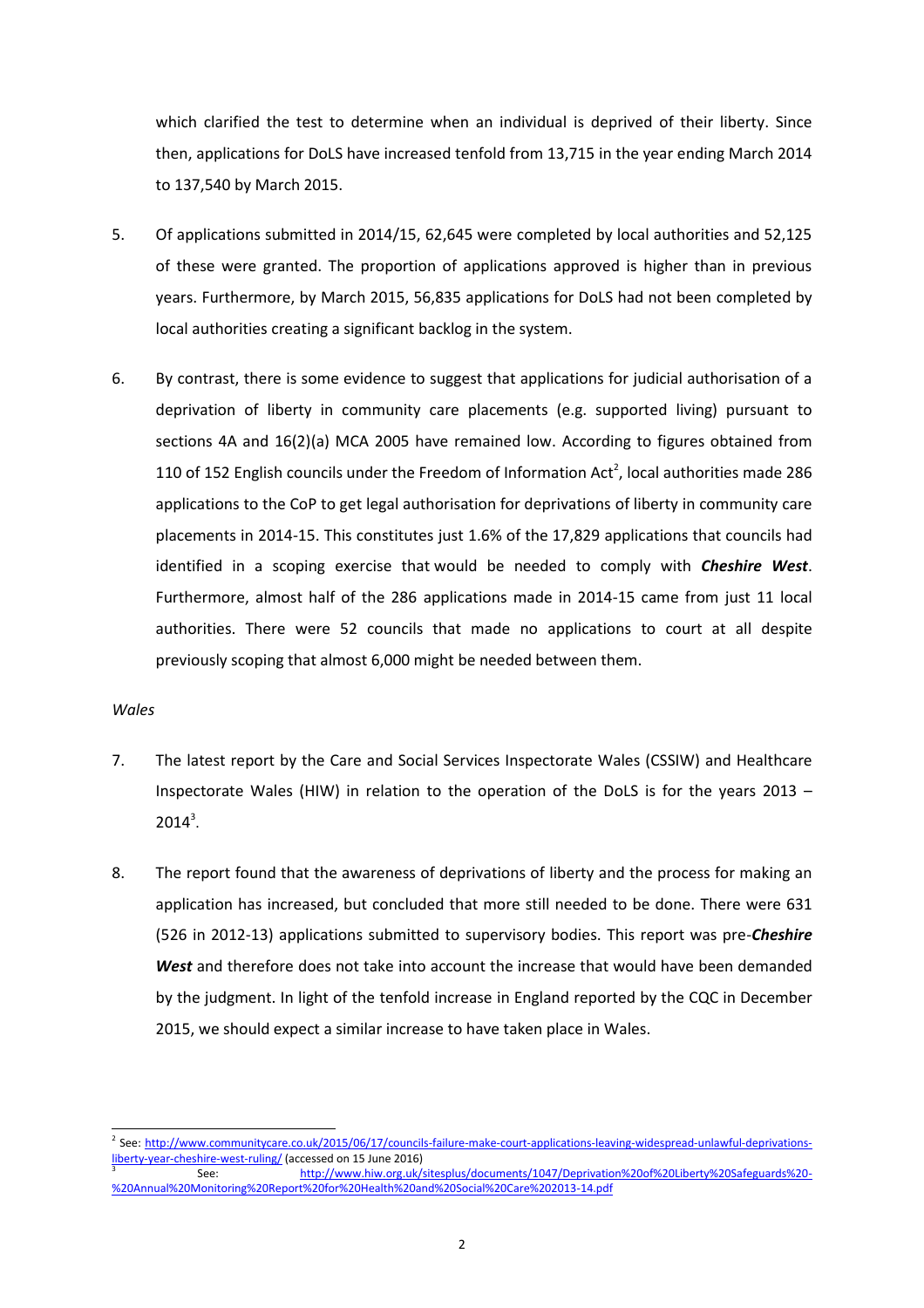9. Of course, an important function of DoLS is the right to review, in compliance with Art. 5(4) ECHR. CSSIW and HIW's National Review of the use of DoLS in Wales carried out in April – May 2014<sup>4</sup> tracked 84 DOLS applications. Not one of them resulted in an application to the CoP.

# **Article 5 ECHR: Deprivation of Liberty**

- 10. In so far as it is material for the purposes of this seminar, Art.5 ECHR states:
	- *(1) Everyone has the right to liberty and security of person. No one shall be deprived of his liberty save in the following cases and in accordance with a procedure prescribed by law:*
		- *… (e) the lawful detention of…persons of unsound mind…*
		- *…*
	- *(4) Everyone who is deprived of his liberty by arrest or detention shall be entitled to take proceedings by which the lawfulness of his detention shall be decided speedily by a court and his release ordered if the detention is not lawful.*
	- *(5) Everyone who has been the victim of arrest or detention in contravention of the provisions of this Article shall have an enforceable right to compensation.*

# **A Brief Recap: P v Cheshire West and Cheshire Council, and P and Q v Surrey County Council**

11. The Supreme Court in *Cheshire West* has now established the essential features of when an individual is deprived of liberty. The fact this case was heard by 7 Supreme Court Justices and the final decision was reached by a majority of 4 to 3 demonstrates the difficulty of the topic.

#### *The facts*

l 4

12. P & Q, (also known as MIG and MEG), were sisters, both of whom had learning disabilities. They had been subject to care proceedings at the ages of 15 and 16 respectively. MIG was placed in foster care and attended an educational facility every day. She loved her foster mother and had never attempted to leave, but had she done so she would have been restrained. MEG had been placed in a residential care home for adolescents with complex care needs and learning disabilities, and was under constant supervision. She received

[http://www.hiw.org.uk/sitesplus/documents/1047/A%20National%20Review%20of%20the%20use%20of%20Deprivation%20of%20Libert](http://www.hiw.org.uk/sitesplus/documents/1047/A%20National%20Review%20of%20the%20use%20of%20Deprivation%20of%20Liberty%20Safeguards%20%28DoLs%29%20in%20Wales.pdf) [y%20Safeguards%20%28DoLs%29%20in%20Wales.pdf](http://www.hiw.org.uk/sitesplus/documents/1047/A%20National%20Review%20of%20the%20use%20of%20Deprivation%20of%20Liberty%20Safeguards%20%28DoLs%29%20in%20Wales.pdf)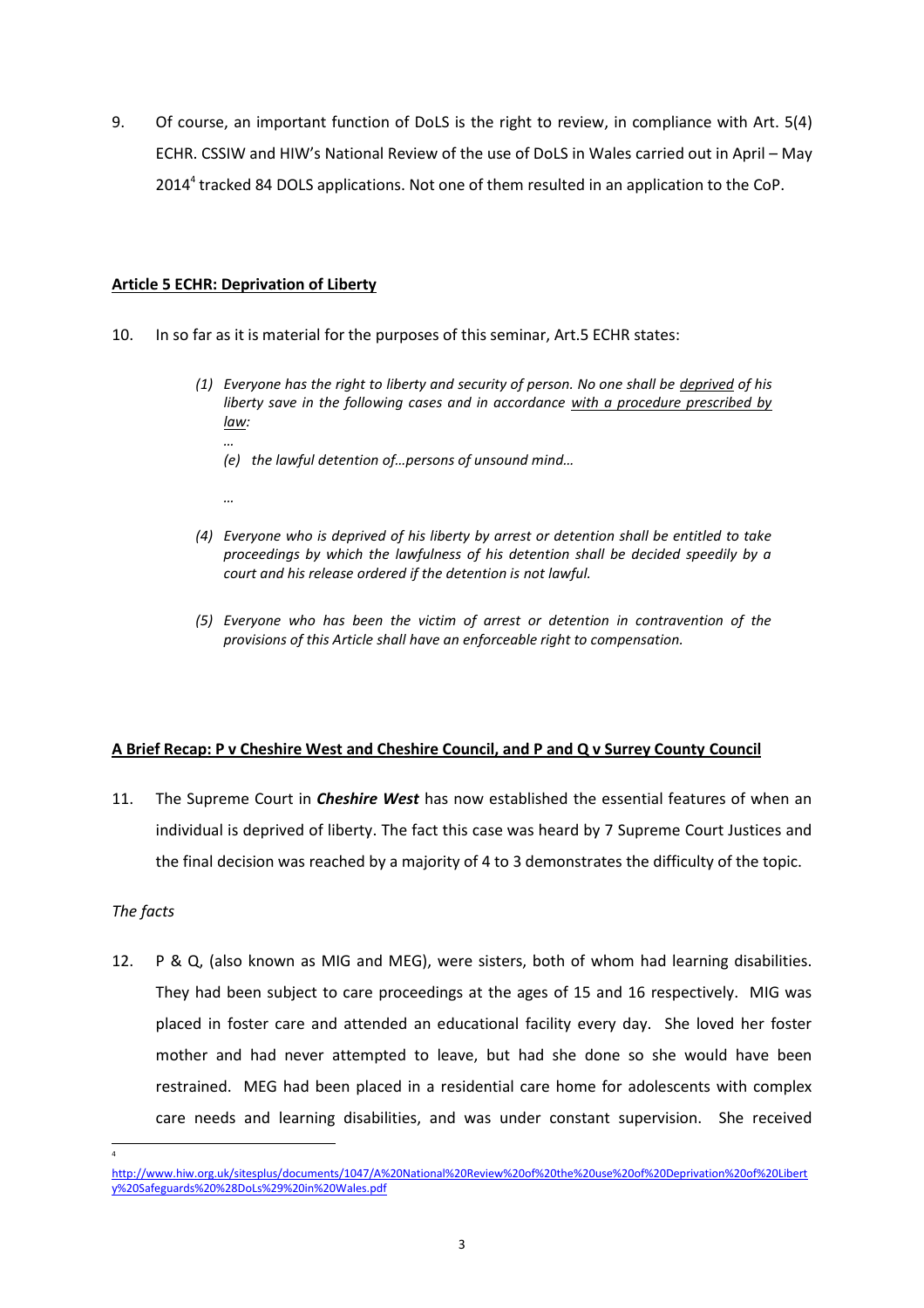tranquilising medication and sometimes needed to be physically restrained. In 2009 the CoP found that MIG and MEG's care arrangements were in their best interests and that, despite them being under constant supervision and not being free to leave, neither was being deprived of their liberty. The Court of Appeal upheld that decision.

13. In the other case, P, who had Down's syndrome and cerebral palsy, needed 24-hour care. He had lived with his mother until he was 37 years old but his health had then deteriorated and the CoP made an order that it was in his best interests to live in accommodation arranged by the local authority. At the material time he lived in a staffed bungalow, with other residents. He was not free to leave the accommodation on his own but had one-to-one support, which enabled him to leave the home on a frequent basis to undertake visits and activities. He sometimes required interventions for challenging behaviour. The CoP found that P was not deprived of his liberty because care arrangements were in his best interests. The Court of Appeal agreed with the CoP's conclusion but reached it on another basis, after comparing the restrictions on P's liberty with those that might be placed on another person with his disabilities.

#### *What constitutes a deprivation of liberty?*

- 14. At para 37 of *Cheshire West*, Lady Hale set out three components derived from *Storck v Germany* **[2005] 43 EHRR 6** as representing the 'essential character' of a deprivation of liberty. The three limbs of the so-called *Storck* test are:
	- *(1) the objective component of confinement in a particular restricted place for a not negligible length of time;*
	- *(2) the subjective component of lack of valid consent; and*
	- *(3) the attribution of responsibility to the State."*

#### *The acid test*

15. In considering limb 1, the objective component of 'confinement', and in seeking to identify whether there is any 'acid test' in this area, Lady Hale stated the key question as being: whether or not the individual was *"…under complete supervision and control and not free to leave."* At para 49, with reference to that concept, she said that:

> *"…A person might be under constant supervision and control but still be free to leave should he express the desire so to do. Conversely, it is possible to imagine situations in which a*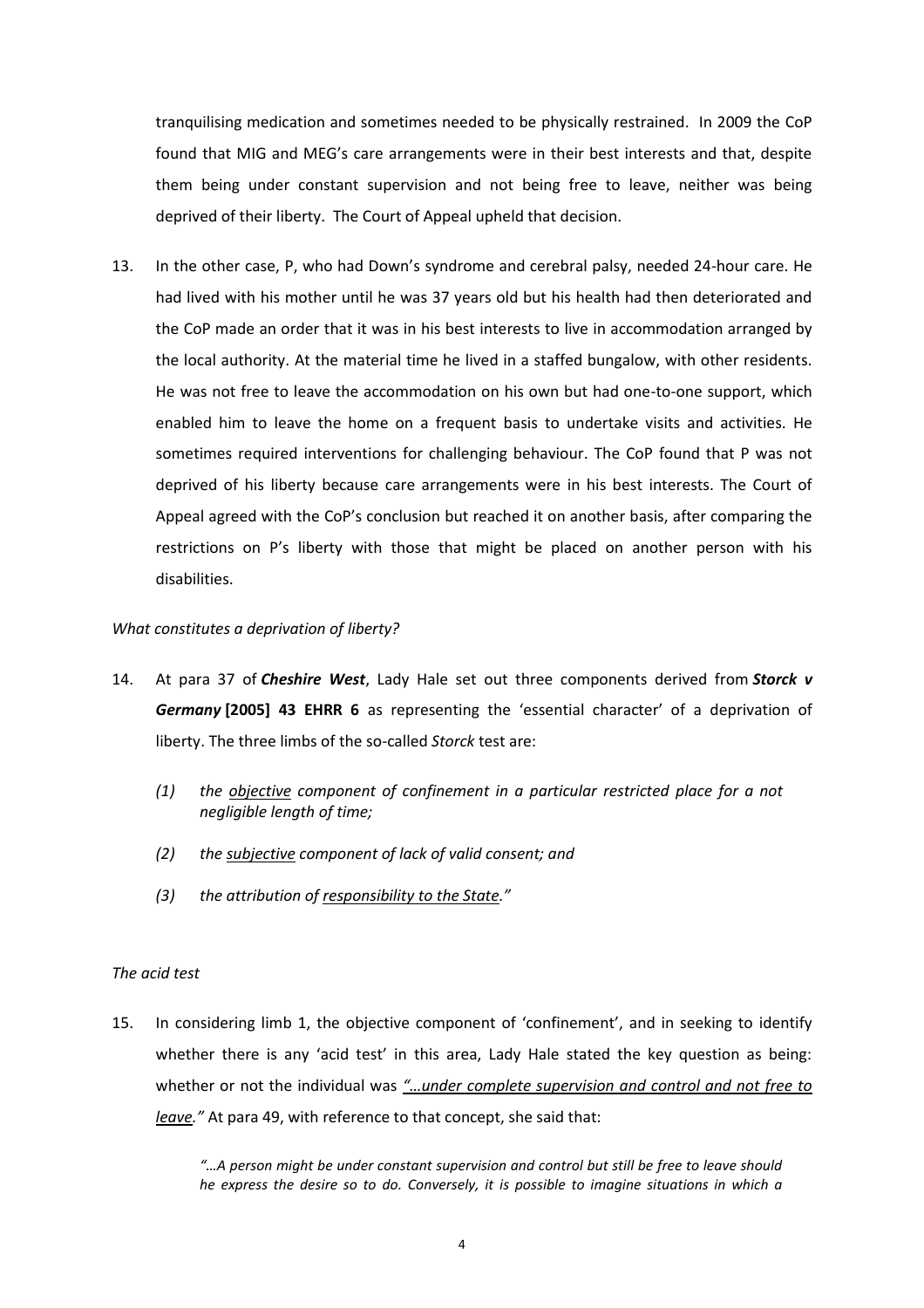*person is not free to leave, but is not under such continuous supervision and control as to*  lead to the conclusion that he was deprived of his liberty. Indeed, that could be the *explanation for the doubts expressed in Haidn v Germany (Application no 6587/04), 13 January 2011 [to which she had earlier referred at paragraph 39]."*

- 16. As such, if an individual: (i) under continuous supervision and control and not free to leave; and (ii) satisfies the subjective component (by virtue of lacking capacity) of being unable to provide valid consent; and (iii) the restriction imposed on them is imputable to the state, there is a deprivation of liberty.
- 17. Cases decided by Strasbourg, including *HL v UK* **[2004] 40 EHRR 761** and *Stanev v Bulgaria* **[2012] 55 EHRR 696**, now repeated in *Cheshire West*, further establish that:

*"…in order to determine whether there has been a deprivation of liberty, the starting point must be the specific ['concrete'] situation of the individual concerned and account must be*  taken of a whole range of factors arising in a particular case such as the type, duration, *effects and manner of implementation of the measure in question. The distinction between a deprivation of, and restriction upon, liberty is merely one of degree or intensity and not one of nature or substance."*

*What is not relevant to determining whether there is a deprivation of liberty*

- 18. The following features were accepted by the majority of the Supreme Court in *Cheshire West* as not being relevant factors to whether there is a deprivation of liberty: (a) the person's compliance or lack of objection; (b) the relative normality of the placement; (c) the reasonable (benevolent) purpose behind the placement.
- 19. The majority also held that the test is not to compare the situation of the individual concerned with the situation of someone having the same or similar disabilities, because at [45]: *"…it is axiomatic that people with disabilities, both mental and physical, have the same human rights as the rest of the human race".* Again, at para [46] Lady Hale said this:

*"…If it would be a deprivation of my liberty to be obliged to live in a particular place, subject to constant monitoring and control, only allowed out with close supervision, and unable to move away without permission even if such an opportunity became available, then it must also be a deprivation of the liberty of a disabled person."*

# *The dissenting judgments*

- 20. Lords Carnwath, Hodge and Clarke dissented in the case of MIG and MEG. In their Lordships' view, the first objective component of the *Storck* test was not met because:
	- (a) The degree of intrusion and confinement was no more than was necessary for the protection and wellbeing of MIG and MEG;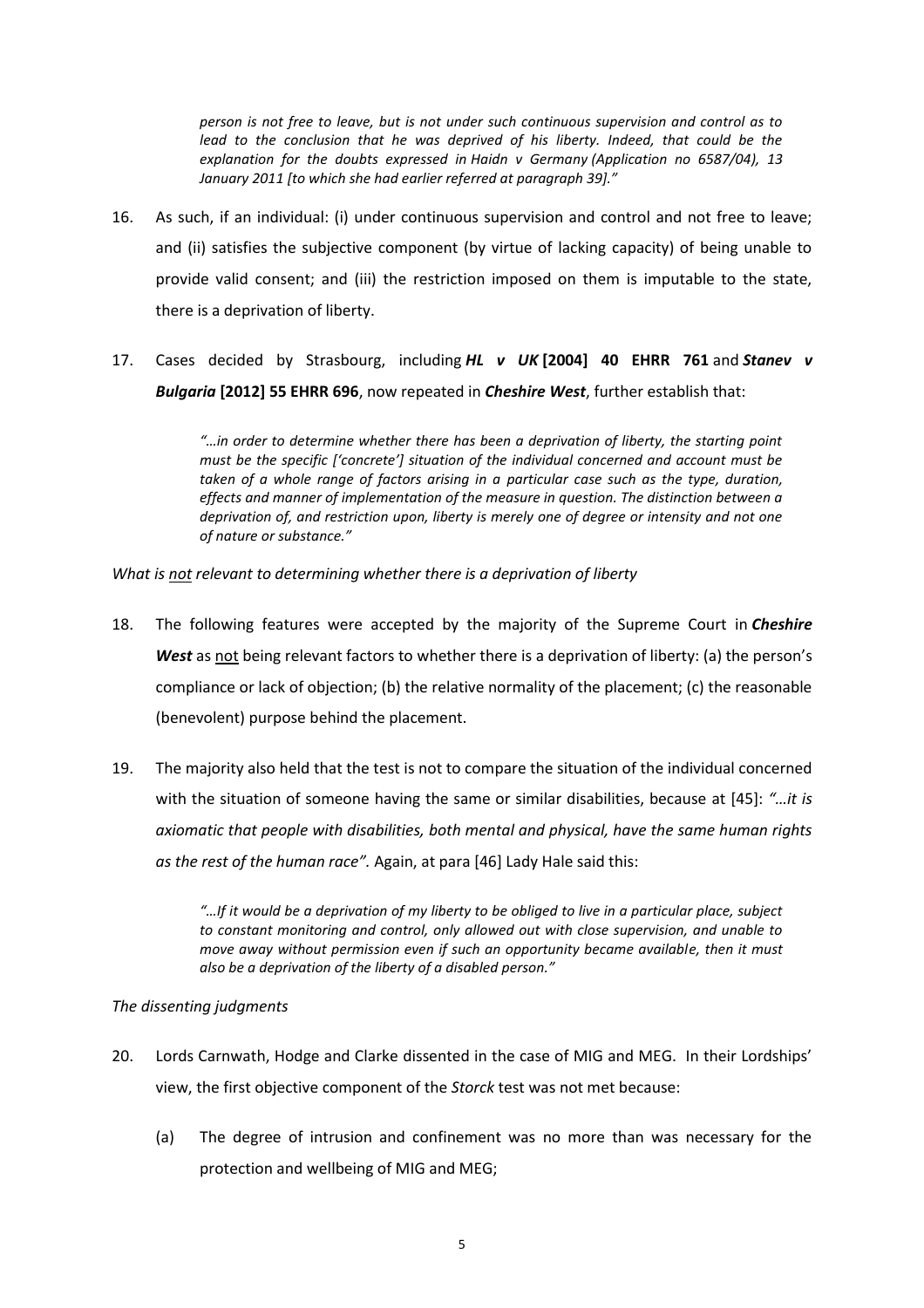- (b) Nobody using ordinary language would describe people, such as MIG and MEG, who were living happily in a domestic setting, as being deprived of their liberty;
- (c) The acid test goes against the grain of Strasbourg case-law, which has always proceeded on a case by case basis;

#### *Grey areas in the judgment*

- 21. *Cheshire West* has left some areas of uncertainty, some of which have been addressed in later case law. For example:
	- (a) Lord Neuberger suggested that the acid test might not always apply, stating that it should be applied '*unless there is good reason not to do so'* (para [63]). It is not immediately apparent from the judgment what might constitute a good reason;
	- (b) It is unclear from the judgment how, or to what extent, the 'acid test' applies to those aged under 18. Lord Kerr suggested that age and maturity comparators should be applied (see, e.g. para [76]) but it is unclear exactly how this would work. *Obiter dicta* of Lady Hale and Lord Neuberger (at paras [54] and [72], respectively) suggest that parents may sometimes, in the exercise of their parental responsibility, be able to consent – on behalf of their children – to conditions that meet the objective limb of the *Storck* test. An argument along this line was successfully employed in relation to a 15 year old boy in *Re D (a child) (deprivation of liberty: parental responsibility)* **[2015] EWHC 922 (Fam)** (see paras 64 to 66 below);
	- (c) The Supreme Court's judgment also does not clarify precisely what is meant by 'not free to leave'. In particular, it leaves open the question of whether it includes people who are physically incapable of leaving in any event, or have nowhere else to go. This issue was addressed by Mostyn J in *Rochdale Metropolitan Council v KW (No. 1)* [2014] **EWCOP 45**, although this decision has since been overturned (twice) by the Court of Appeal.

# **DoLS in Care Homes and Hospitals**

22. A deprivation of liberty in a residential care home or hospital is authorised by way of an urgent or standard authorisation made pursuant to Sch. A1 MCA 2005.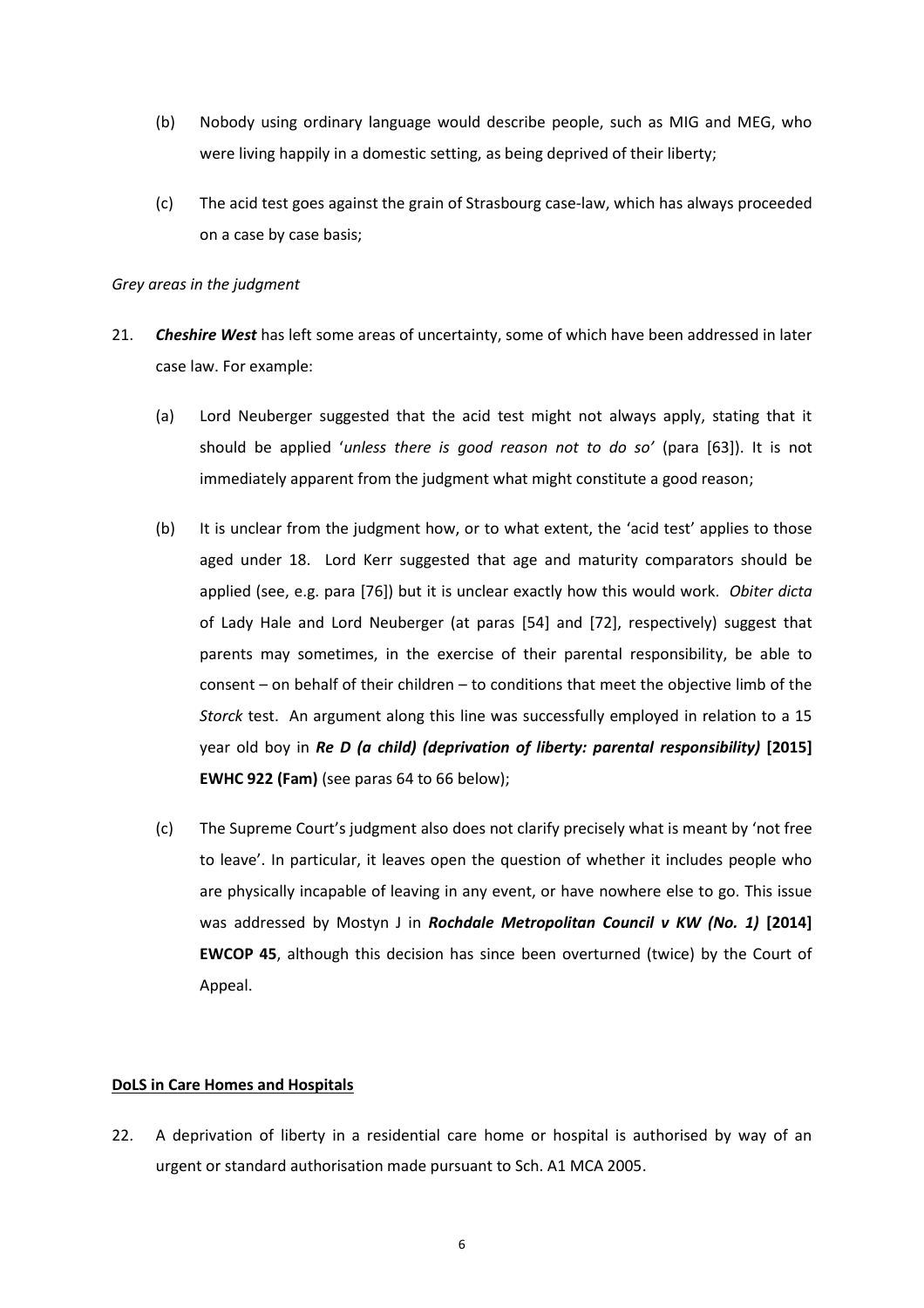#### *AJ v A Local Authority*

- 23. The significant decision of *AJ v A Local Authority* **[2015] EWCOP 5** addresses, among other things, the question of the extent of the duty on a local authority to ensure that a person who lacks capacity is able to challenge a standard authorisation in compliance with Art. 5(4) ECHR.
- 24. AJ was an 88-year-old woman with dementia who lived with her niece (Mrs C) and her niece's husband (Mr C). She objected to a decision to move her to a care home on a long-term basis after a respite placement when Mr and Mrs C were on holiday. The council appointed Mr C as AJ's RPR. An IMCA was instructed to support Mr C. Yet despite AJ's known opposition to the care home placement, no legal challenge was made to the DoLS authorisation until more than six months after she was admitted into residential care. There was no effective communication between Mr C as RPR and the IMCA. When the IMCA finally spoke to Mr C he realised that Mr C was not going to initiate proceedings to challenge the DOLS authorisation. At that point the IMCA agreed to act as AJ's litigation friend and instruct solicitors to make an application to the CoP on her behalf.
- 25. Baker J found that the BIA in the case should not have recommended Mr C as AJ's RPR because it was clear that Mr C supported her being placed in the care home long term. As a result, his own views conflicted with supporting AJ in any challenge. The court also found that the local authority should have scrutinised the BIA's decision, identified the conflict, and referred the matter back to the BIA.
- 26. Baker J's decision is firmly oriented towards the positive obligations of supervisory bodies to uphold and facilitate people's ECHR rights, and in particular their rights of appeal under Article 5(4) ECHR. At various points the supervisory body has obligations to ensure that these are upheld by third parties – for example by ensuring the RPR that is selected and appointed is willing and able to help P to appeal, to ensure that IMCAs are provided to help them to do so and are appropriately resourced to help a person to challenge in court. To monitor the RPR and the IMCA in whether or not they are helping a person who objects to appeal.
- 27. In theory, provided all these steps are taken, a combination of the IMCA and the RPR should be enough to get a case to court if the person is objecting. But it cannot be guaranteed that this will always happen, in which case, Baker J said:

*"126. As a last resort, the local authority should have considered bringing proceedings before the court itself. Plainly this is a last resort, because of the comprehensive and complex provisions for the selection and appointment of RPRs and the appointment of IMCAs are*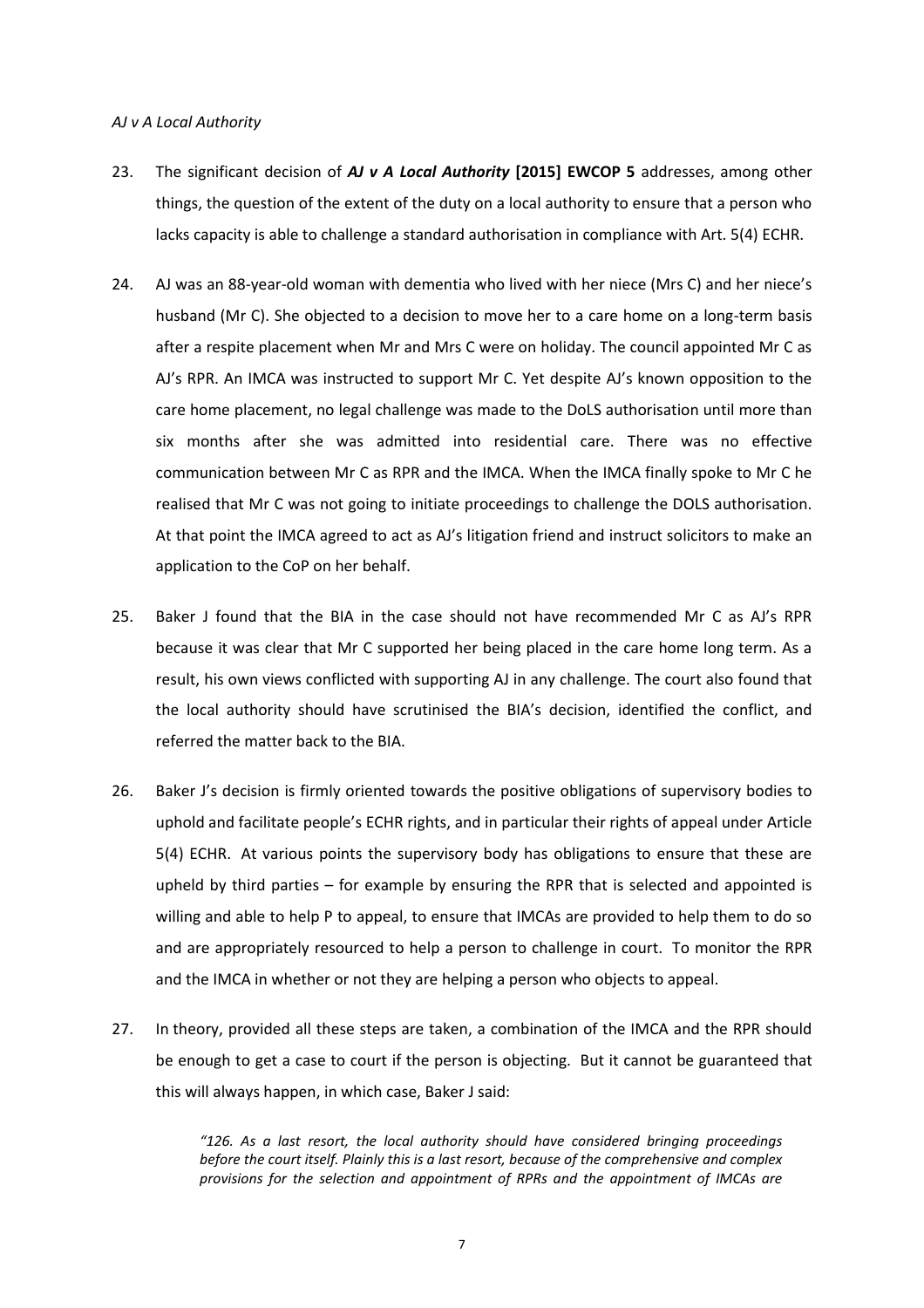*followed, and if RPRs and IMCAs appointed under these provisions carry out their responsibilities as they should, the rights of an incapacitated person to challenge a deprivation of liberty normally will be protected. But the local authority remained under a continuing and positive obligation to ensure that AJ's Article 5(4) rights were respected. Thus, if it was not satisfied that the IMCA was taking the necessary steps to apply to the court, and if in all the circumstances it considered such a course to be appropriate, it should have brought court proceedings itself. In this case, however, it is likely that an inquiry of Mr. R by the local authority into the steps he was proposing to take would have clarified the position and led him to initiate proceedings at an earlier stage."* (emphasis added)

- 28. In light of *AJ v A Local Authority*, there is a growing trend for local authorities to now be proactive and issue applications to challenge or vary the standard authorisation pursuant to s.21A MCA 2005 in the event that P is objecting to remaining in a care home or hospital. We submit that this is the right position. Whilst some local authorities may question why they shoulder the burden of bringing a challenge to a decision that they consider to be in P's best interests, they must remember that the primary concern is P's best interests. Bringing those cases to the CoP is consistent with promoting independence and empowering vulnerable adults to have a say in important decisions.
- 29. To lessen the impact of any burden caused by *AJ,* the careful appointment of RPR is crucial. They should not appoint a disinterested relative or one with contrasting views to P, as this will reduce the likelihood of an appropriate application being made if necessary.
- 30. The role of the RPR should be a proactive one. However, the impact of the *AJ* judgment is being felt across local authorities as the preference shifts to appointing paid RPRs who are more likely to issue proceedings where necessary. This places a greater burden on advocacy organisations which normally fulfil the RPR role, because the numbers required has increased exponentially since *Cheshire West.*
- 31. In situations involving a deprivation of liberty local authorities and professionals need to be alert to cases where vulnerable people were admitted to residential care, ostensibly for respite care, when the underlying plan was for a permanent placement without proper consideration of their rights under Art. 5 ECHR.

#### *Practical steps: the role of the RPR*

32. A RPR should be taking stock of any conditions placed on previous authorisations where no progress is being made or where there is non-compliance. These concerns should be raised initially with the supervisory body with a request for the review of the standard authorisation.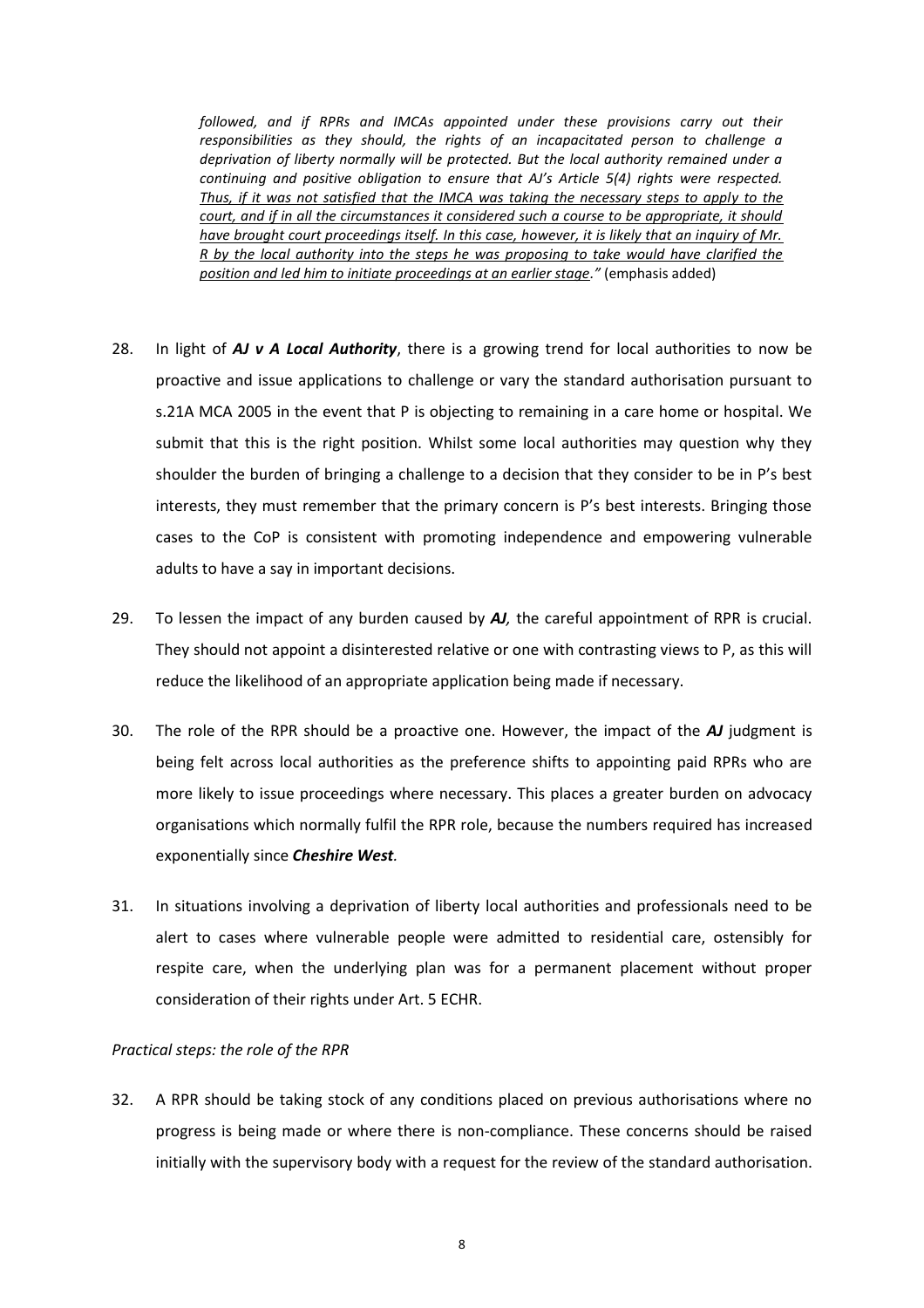The supervisory body must then carry one out<sup>5</sup>. This may result in a variance of the conditions or an application to the CoP.

- 33. The same duty is placed on the managing authority, if it appears to them that one of the qualifying requirements of the grant of the standard authorisation is no longer met. However, in practice we have never seen a review initiated by a managing authority.
- 34. As mentioned above, the RPR is entitled to non-means tested legal aid in order to issue an application under s.21A MCA 2005. The RPR does not need to seek permission to bring such an application. This procedure is most often used to challenge standard authorisations where there are concerns that the current care plan is not the least restrictive approach or where P may have regained capacity. Often, the trigger for such an application comes from P's own objections but that should not be viewed as the only circumstance in which it is proper for an application to be made.
- 35. The DoLS Code of Practice provides:

*"10. To comply with Article 5(4) of the ECHR anybody deprived of their liberty in accordance with the safeguards described in this Code of Practice is entitled to the right of speedy access*  to a court that can review the lawfulness of their deprivation of liberty. The Court of *Protection … is the court for this purpose.*

*…*

*10.2 Once a standard authorisation has been given, [P] or [the RPR] has the right to apply to the Court of Protection*

*…*

*10.5 Whenever possible, concerns about the deprivation of liberty should be resolved informally or through the supervisory body's or managing authority's complaints procedure, rather than through the Court of Protection … The review processes covered in chapter 8 of this Code also provide a way of resolving disputes or concerns, as explained in that chapter.*

*10.6 The aim should be to limit applications to the Court of Protection to cases that genuinely need to be referred to the court. However, with deprivation of liberty at stake, people should not be discouraged from making an application to the Court of Protection if it proves impossible to resolve concerns satisfactorily through other routes in a timely manner."* 

36. Though it is more obvious that an application is required where P is overtly objecting to a placement, it should not be assumed that no application is required if P is not vocal in his or her objections. Section 39D(8) MCA 2005 sets out that:

*(8) The advocate is, in particular, to take such steps as are practicable to help P or R—*

l <sup>5</sup> Deprivation of Liberty Safeguards Code of Practice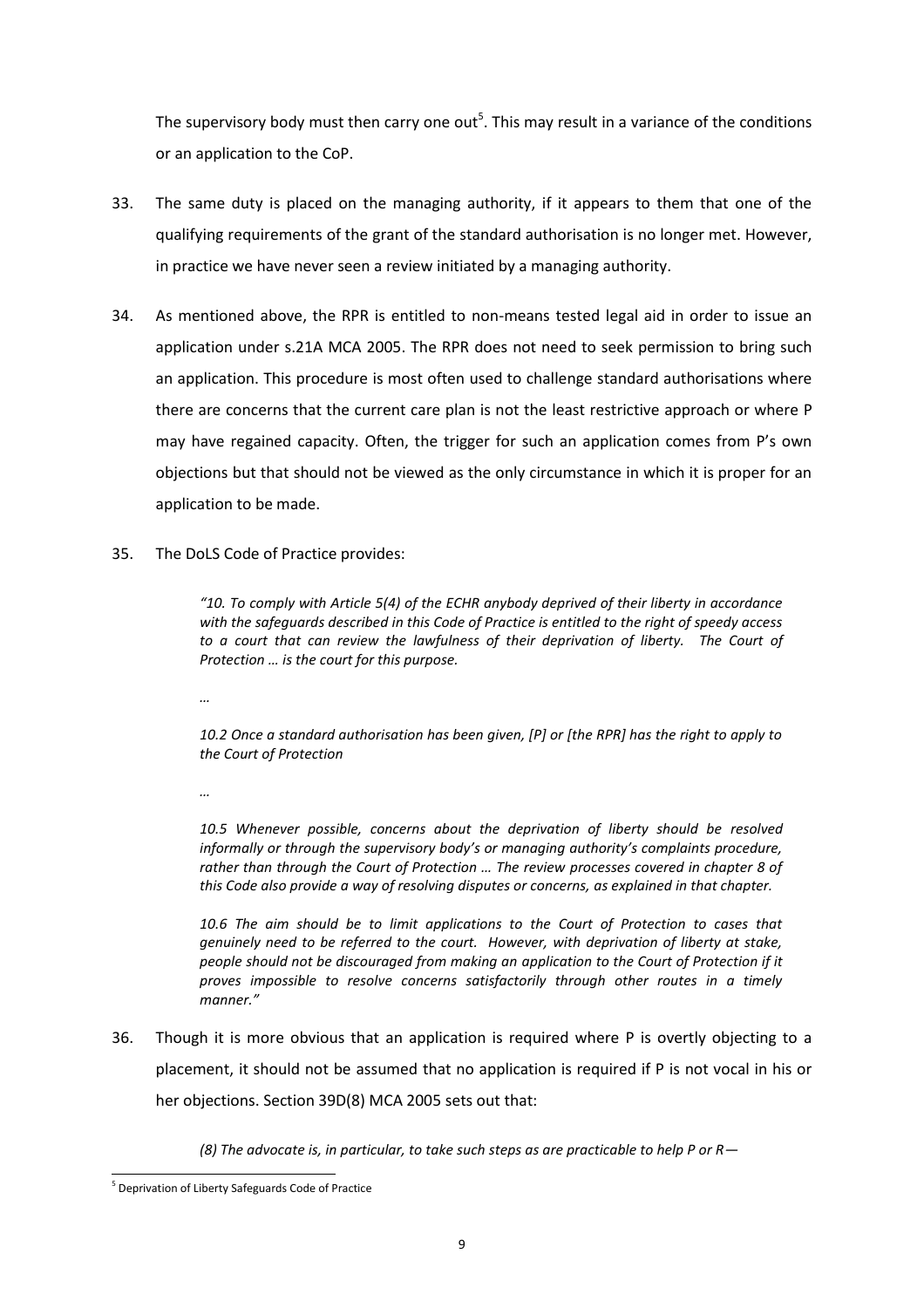*(a) to exercise the right to apply to court, if it appears to the advocate that P or R wishes to exercise that right, or*

*(b) to exercise the right of review, if it appears to the advocate that P or R wishes to exercise that right.*

37. There are no further guidelines in the MCA 2005 or the DoLS Code of Practice on the definition of "where it appears" to the IMCA or the RPR that P would wish to appeal a standard authorisation to the CoP. However, we would submit that the threshold is very low. Where P is non-verbal or has disabilities which would prevent him or her from expressing wishes clearly, the threshold for bringing the concerns held by the IMCA or the RPR to court should arguably be lower as the assistance P requires to assert his Article 5 and Article 8 rights is greater.

#### *Re JM*

38. Following the exponential increase in DoLS applications in *Re JM* **[2016] EWCOP 15** Charles J held at [7]:

> *"A consequence of this conclusion of the Supreme Court [in Cheshire West] is that it has, in a time of austerity, imposed major and perhaps unforeseen difficulties and burdens on those responsible for providing, authorising and monitoring the placement and care of a wide range of vulnerable people and if extra resources (alone or coupled with changes to the underlying statutory framework) are required to meet the procedural safeguards required by the Cheshire West conclusion in DOL welfare applications within the class represented by the test cases either:*

*(i) those resources have to be provided by central or local government, or* 

*(ii) the COP cannot operate a procedure that meets those procedural requirements of Article 5 and the common law and so a procedure that is lawful.* 

39. It is well acknowledged within the judgment the conflicting resourcing issues that the post-

*Cheshire West* era is troubled with. Mr Justice Charles goes on to state at para [22] that:

*This has led to a "resources led Catch 22" for the COP, and for Ps and their families, because neither central nor local government are offering to create or to try to create a practically available resource to enable the COP to meet the minimum procedural requirements by appointing professional Rule 3A representatives.* 

40. All RPRs, whether paid or not, should be prepared to issue appeals to DoLS under s. 21A MCA 2005. They are both entitled to non-means tested legal aid to do so.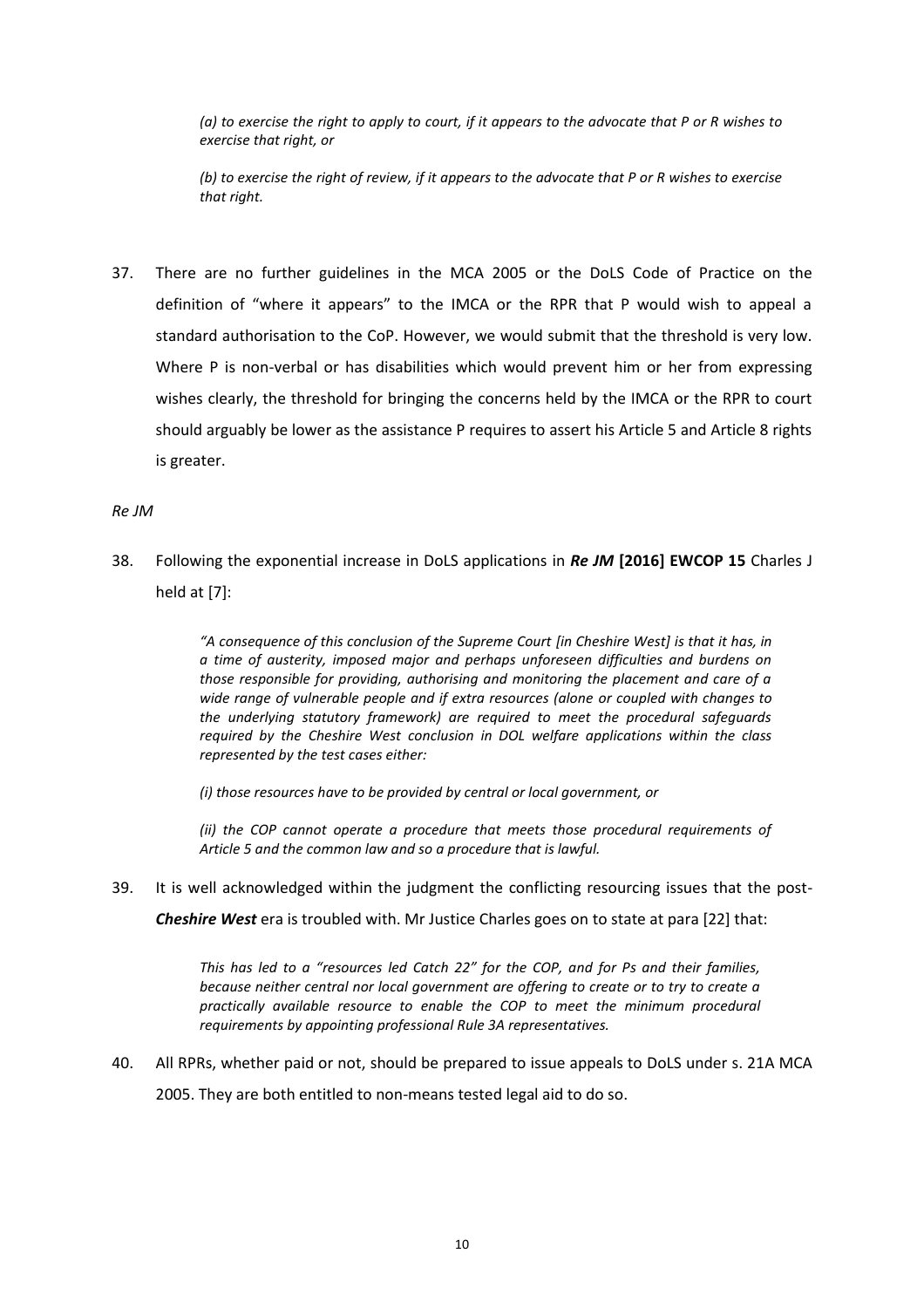#### **Unlawful removal from home – breach of Article 5 and Article 8**

- 41. The judgment in *AJ* follows previous warnings about the importance of taking steps to prevent deprivations of liberty from occurring or to ensure that they are authorised at the point of any move.
- 42. One such case was *Milton Keynes Council v RR & Ors* **[2014] EWCOP B19** which included a failure of the local authority to investigating safeguarding allegations which had prompted the removal. This case concerned an elderly lady with dementia who had been removed from her home by Milton Keynes Council in October 2012 following safeguarding concerns about her welfare, which included bruising to her face, over the previous few months. RR was taken from her home, which she was said to have left 'willingly' and placed in a care home. Her son, SS, was not present at home at the time and was not told for another 19 days where his mother was. There had been no safeguarding investigation into the concerns that had been raised. The Council did not seek the court's authorisation for the removal and placement in the care home. A standard authorisation was sought but not put in place for two weeks after removal.
- 43. The Council applied to the CoP 15 days after RR was removed from her home. Interim declarations were subsequently made in respect of RR's continued residence at the care home. During proceedings, many allegations were made against SS, who denied them. The Council subsequently decided not to pursue the allegations. By this stage, it was some 16 months after RR had been removed from her home. The Council then determined that it would not fund a package of care at home for RR, and that it would not provide direct payments to RR via SS. The proceedings were resolved by consent, with final declarations that RR lacked capacity to litigate, to decide where to live, and to make decisions about care and contact with others, and that it was in her best interests to reside at the care home and to have contact with SS, substantially in accordance with the general rules on visiting that the care home operated for all families.
- 44. Notwithstanding the fact that it was considered to be in RR's best interests to remain at home, DJ Mort was deeply critical of Milton Keynes' approach:

*"23. The initial failure of MKC to investigate the safeguarding concerns was deplorable as was their failure to apply to the Court of Protection for authority to remove RR from her home. The 19 day delay in applying to the court compounds their failure as does their failure to advise SS of his mother's whereabouts for the same period. Furthermore the safeguarding investigation was not completed until 12/9/13 with the result that contact between RR and her son was subject to restrictions for longer than was necessary. There can be no excuse for*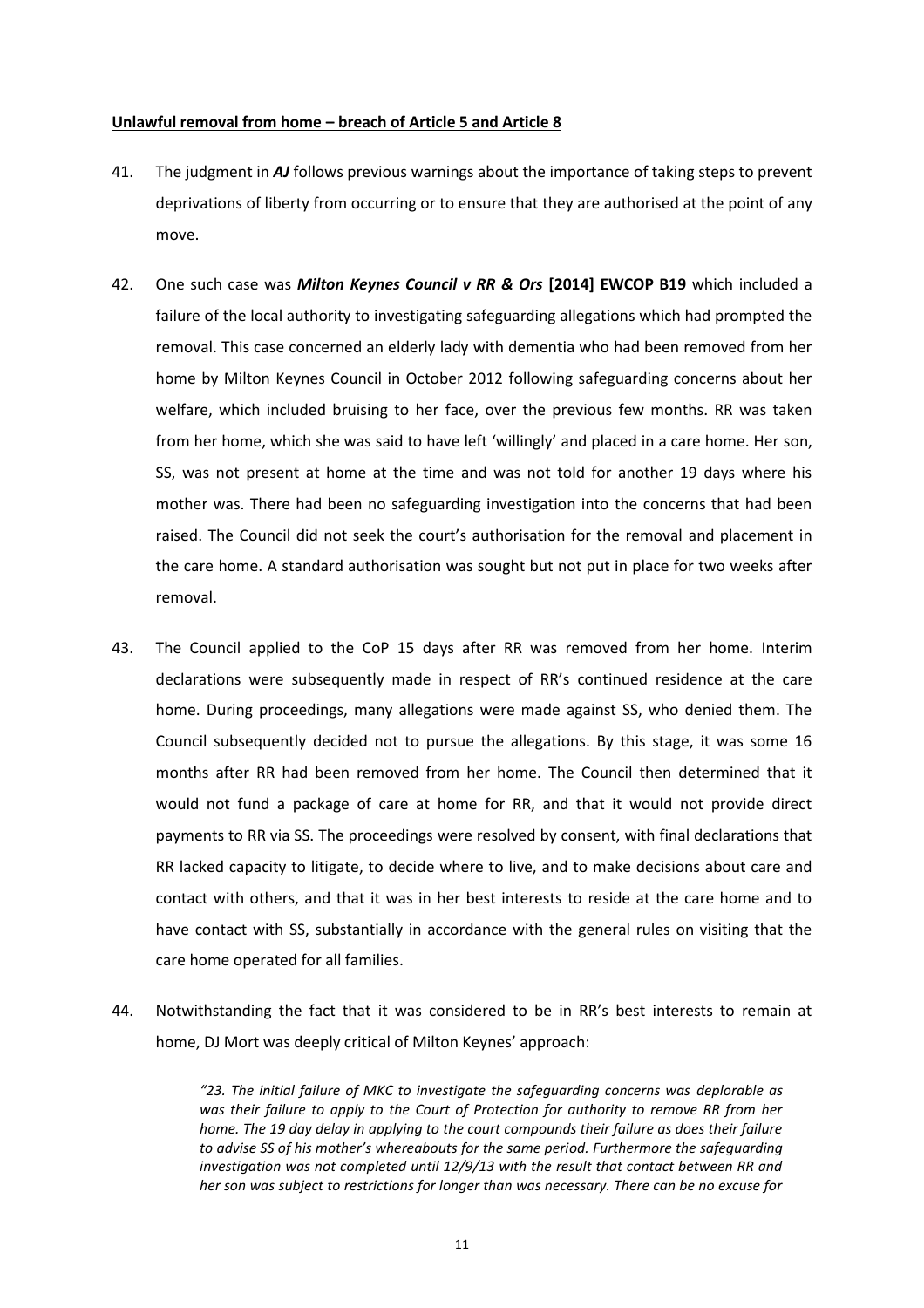*MKC's initial failure to investigate the safeguarding alerts. The way they have dealt with this*  case has been woefully inadequate from the start. It has resulted in avoidable and unlawful *interference in respect of RR's Art. 5 right to liberty and security of person and her Art. 8*  right to respect for her private and family life and her home. Those rights are not *invalidated, nor are the unlawful interferences with those rights rendered any less serious by virtue of RR's incapacity."*

45. The court declared that RR's Art. 5 ECHR rights were breached when she was removed from her home with no lawful authority, and that her unlawful detention continued until the DOLS authorisation was later made. It likewise found that her Article 8 ECHR rights had been violated. This reiterates the lesson of the ruling in *London Borough of Hillingdon v Neary* **[2011] EWHC 1377** and, that local authorities must seek court authorisation before acting in a high handed way which interferes with a person's Article 8 rights.

#### **Deprivation of liberty in the community: non-regulated care settings**

46. Following the decision in *Cheshire West*, the CoP has also seen a rise in applications for judicial authorisations of a deprivation of liberty pursuant to sections 4A and 16(2)(a) MCA 2005 in 'non-regulated' care settings that are not governed by Schedule A1 MCA 2005, i.e. in care settings beyond hospitals and residential care homes.

#### *Re X streamlined procedure*

- 47. The CoP has provide guidance and model orders in respect of such cases following the decisions of the President in *Re X (Deprivation of Liberty)* [2014] EWCOP 25 and *Re X (Deprivation of Liberty) (No.2)* [2014] EWCOP 37. It is envisaged by the CoP that many such non-disputed cases can be authorised by way of a paper application without the need for a court hearing via the "*Re X* streamlined procedure".
- 48. Notwithstanding the Court of Appeal's caustic (but *obiter*) comments in *Re X (CoP Practice)* [2015] EWCA Civ 599 regarding the lawfulness of the *Re X* streamlined procedure, the procedure has largely remained intact following the most recent decision of Charles J in *Re NRA & Ors* [2015] EWCOP 59. The detail of this case, whilst highly significant, is beyond the ambit of this paper.

# *Law Society guidance*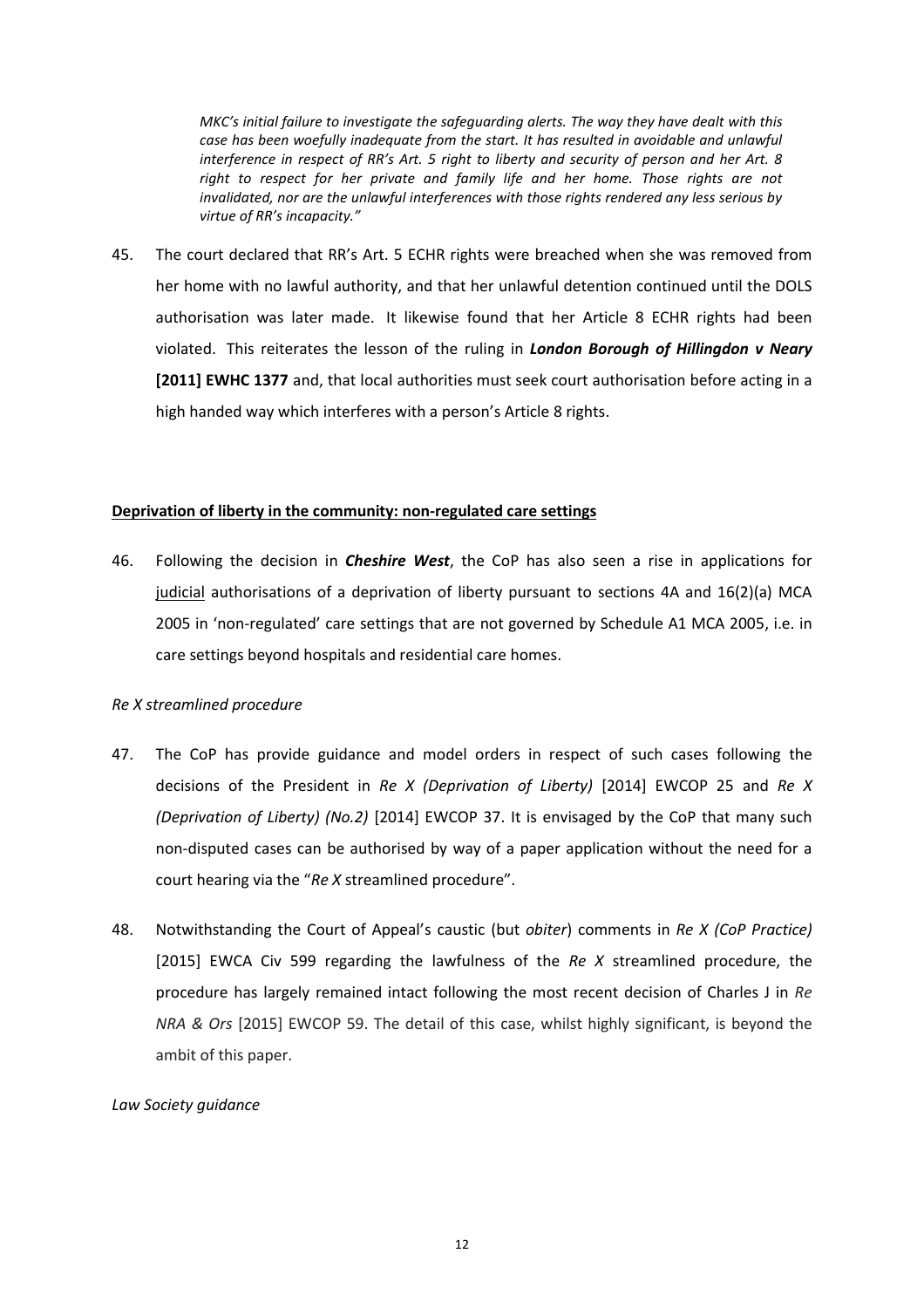49. The Law Society has published invaluable guidance commissioned by the Department of Health to help lawyers and frontline health and social care professionals identify when a deprivation of liberty may be occurring in a number of different health, psychiatric and social care settings, including supported living placements and care at home. It can be found here: [http://www.lawsociety.org.uk/support-services/advice/articles/deprivation-of-liberty/.](http://www.lawsociety.org.uk/support-services/advice/articles/deprivation-of-liberty/)

### *Meaning of 'free to leave' - the KW litigation*

- 50. In *Rochdale MBC v KW (No.1)* **[2014] EWCOP 45** Mostyn J considered the meaning of 'free to leave'. KW was a severely physically and mentally disabled woman, who was provided with care, arranged and funded by the Local Authority, in her own home. As a result of her disabilities, she did not have the motor skills to remove herself from her own home. Consequently Mostyn J found that there was no deprivation of liberty. The court went on to find that if a person does not have the physical or mental ability to leave the place in which he or she is restrained, s/he cannot realistically be prevented from leaving it and there can be no deprivation of liberty. In reaching this conclusion, Mostyn J then granted permission to appeal to the Court of Appeal (the parties having declined the offer of a "leapfrog" appeal to the Supreme Court). The Court of Appeal allowed the appeal by consent without a hearing and without giving reasons for its decision.
- 51. In *Rochdale MBC v KW (No.2)* **[2015] EWCOP 13** Mostyn J reflected on the Court of Appeal's decision. He doubted the Court of Appeal's jurisdiction to allow the appeal by consent without a hearing but considered himself bound by the decision. He observed, with surprise, that the Court of Appeal, despite allowing the appeal, had failed expressly to state that KW was being deprived of her liberty. In those circumstances Mostyn J considered that her status was in limbo.
- 52. The order in *KW No.2* was itself appealed on the basis that Mosytn J was wrong to hold the Court of Appeal's decision was *ultra vires* and had also misconstrued the Court of Appeal's first order in finding that they had not made a declaration that KW was under a deprivation of liberty.
- 53. In a rather scathing decision the Court of Appeal allowed the appeal (*KW & Others v Richmond Metropolitan BC* **[2015] EWCA Civ 1054**). The Master of the Rolls held that the Court of Appeal's meaning had been clear from the context of the consent order it had approved, namely it had made a finding that KW was deprived of liberty. It was denied that the Court of Appeal's first decision was *ultra vires* or procedurally impermissible. Mostyn J's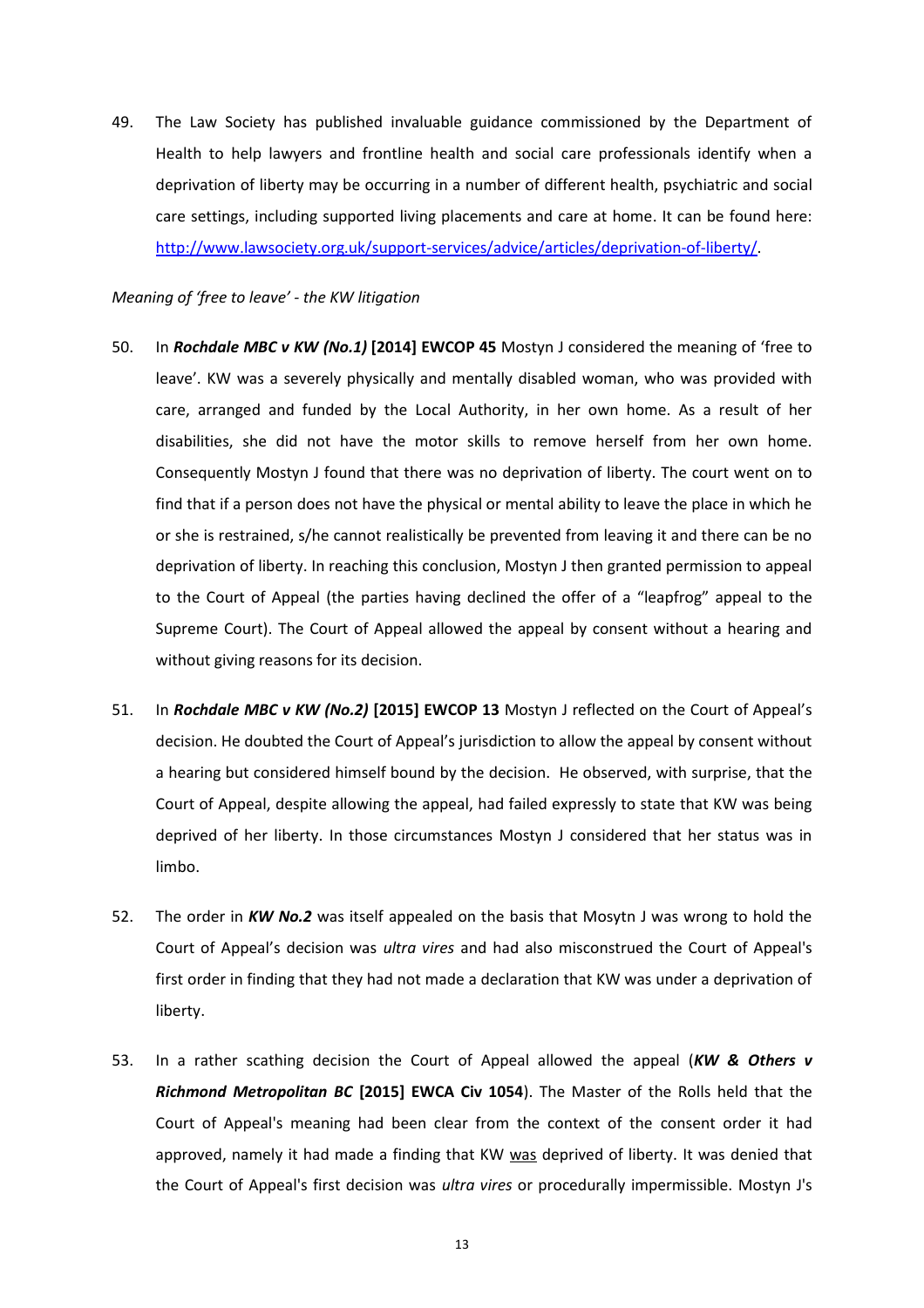first judgment did not raise any issue of law. The basis of the appeal was that he had failed to apply *Cheshire West* to the facts properly.

54. Mostyn J's "common sense" approach has attracted sympathy and approval from a number of commentators. However, the message from the Court of Appeal was overwhelmingly clear that Judges at first instance need to apply *Cheshire West* rather than seek to depart from it.

#### *W City Council v Mrs L*

- 55. In *W City Council v Mrs L* **[2015] EWCOP 20**, Bodey J also found that there was no deprivation of liberty in the case of a 93 year old woman with dementia, who was cared for at home, under a care package that was shared between the Local Authority and Mrs L's daughter. Under this care package, Mrs L was visited three times each day. The garden gate was kept shut, preventing her from leaving the property unescorted, door sensors were activated at night, so that they would be alerted if she left, and it was agreed that there might be circumstances in which, in an emergency, she might be confined to her flat.
- 56. Bodey J's conclusion, at para [27] of his judgment, that there was no deprivation of liberty was influenced by the fact that the restrictions on Mrs L's freedom were not continuous or complete. Visits from her carers were the minimum necessary to ensure her safety and wellbeing. Furthermore, although it was right to exercise caution, the fact that Mrs L (although lacking capacity) was content to reside in her home was also a relevant factor to be taken into account (paras [23]-[24]).
- 57. At para [28] of his judgment, Bodey J said that neither the fact that Mrs L was cared for in her own home, nor the fact that she wished to be there, would, on its own, be sufficient to prevent her care from amounting to a deprivation of liberty. They were simply factors to be taken into account in the mix. Nonetheless, his position is notable. In particular – at least so far as taking into account wishes and feelings is concerned – Bodey J's position is in apparent conflict with Lady Hale's statement, in *Cheshire West*, that an individual's compliance and contentment with his/her care arrangements will never be relevant to the question of whether (s)he has been deprived of his/her liberty.

#### *Staffordshire County Council v SRK & Ors*

58. In the very recent decision of *Staffordshire County Council v SRK & Ors* **[2016] EWCOP 27** Charles J was concerned with a man, SRK, who due to a road traffic accident, lacked capacity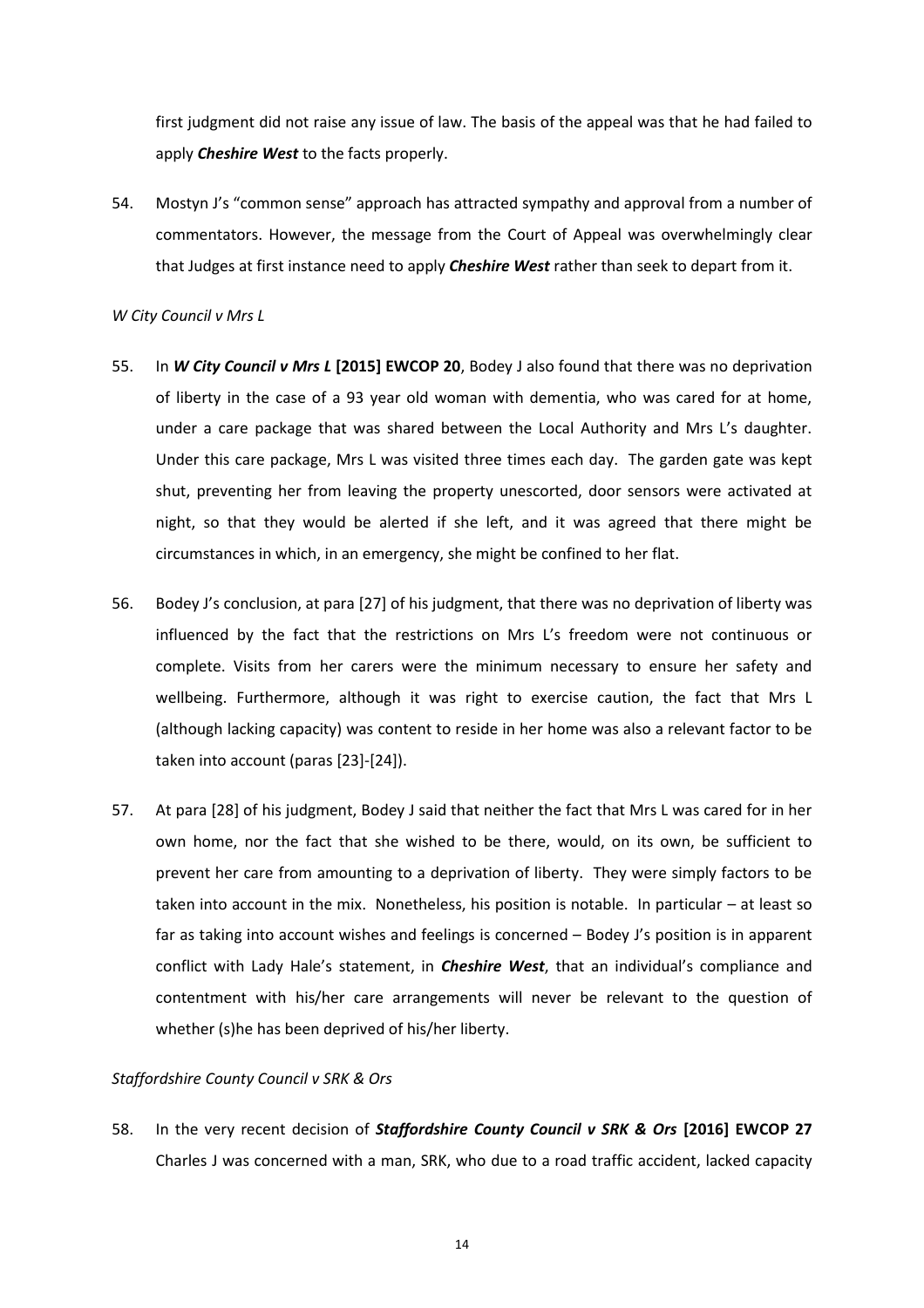to make decisions on his care and whose care regime objectively created a deprivation of liberty. SRK had received substantial damages as a result of the accident and these had been paid to a property and affairs deputy appointed by the court.

- 59. The question before the court was whether SRK's care package amounted to a deprivation of liberty within the meaning of the *Storck* test and thus was one that had to be authorised by a welfare order of the CoP. It was common ground that in this case there was: (a) an objective component of confinement in a particular restricted place for a not negligible length of time; and (b) there was a subjective component of lack of valid consent. However, the Secretary of State for Justice (joined as party) argued that component (c) was not met, namely the attribution of the responsibility to the state.
- 60. Charles J concluded that a welfare order was required and the third component of state responsibility would be satisfied in all similar cases. He determined that the state knows, or ought to know, of the situation on the ground, and as such a welfare order was needed to avoid a violation of Art. 5 ECHR. The state's knowledge in this case was due to the court awarding damages and the CoP appointing a property and affairs deputy. In cases such as these, the deputy or other trustee should take steps to ensure that the relevant local authority knows of the care regime and that if the least restrictive regime creates a deprivation of liberty, that a welfare order is made by the CoP.
- 61. In lengthy discussion, Charles J referred to the case of *Storck* where Strasbourg held that: (i) the state is responsible if it has had sufficient direct involvement in the imposition or implementation of a care regime, and so it cannot be described as private, and (ii) that such responsibility does not only arise from such a direct involvement but can also be founded on (a) failure to interpret and apply national law in a way that promotes the sprit of Art. 5 or (b) failure to perform the positive obligations imposed on a state by Art. 5.
- 62. The steps taken by Staffordshire Council and the CQC in this case did not amount to direct involvement that makes the state responsible for P's (private) deprivation of liberty within Art. 5. However, the knowledge of the courts in: (i) awarding damages, (ii) appointing a deputy and (iii) trustees or an attorney having to make decisions on the application of damages for SRK's best interests, means the state cannot successfully say it does not have knowledge of the situation. The local authority with the adult safeguarding role knows or should know of the situation on the ground and this triggers its obligations to investigate, support and consider making an application to court.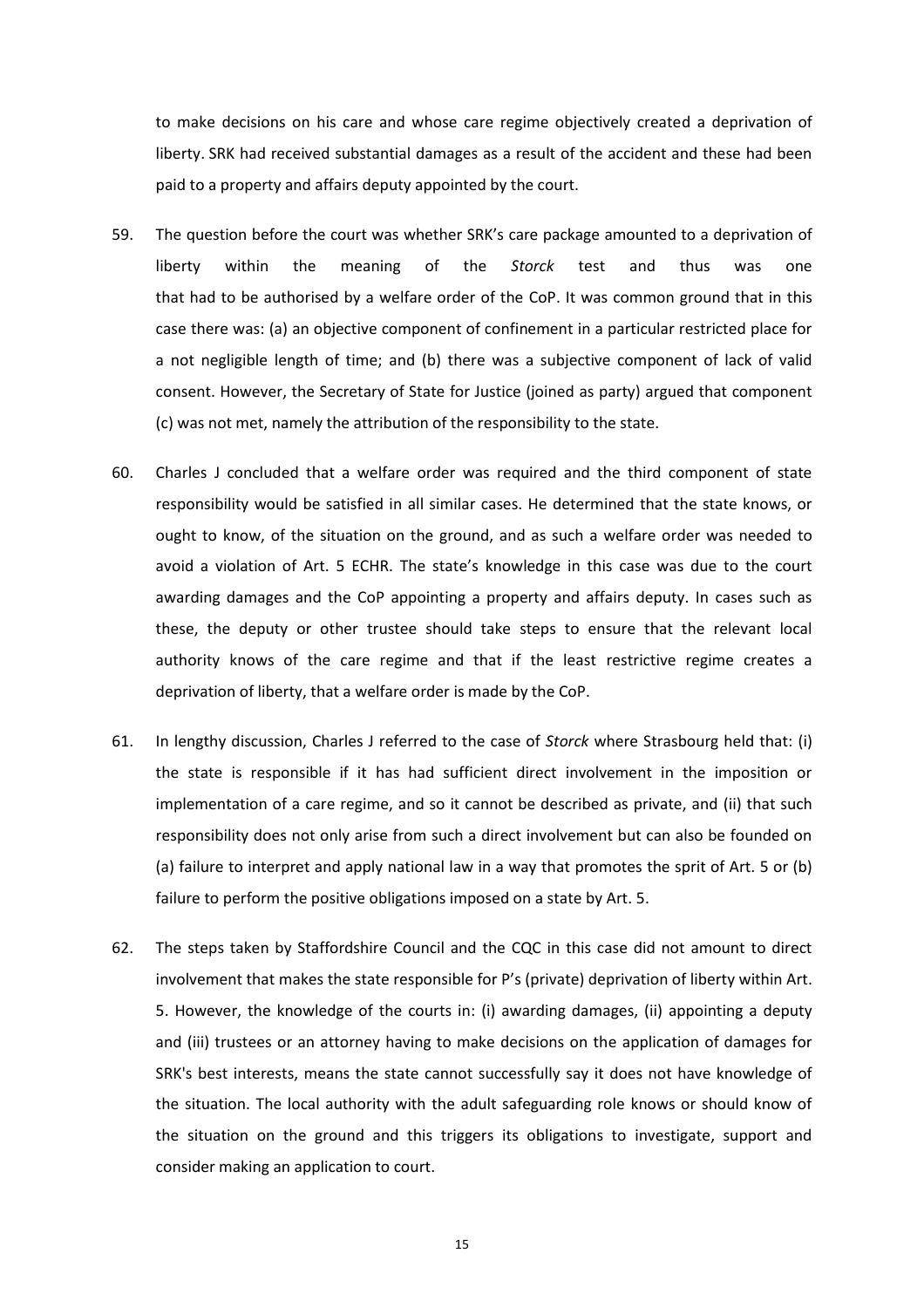#### **Children and deprivation of liberty**

63. In recent months there have been a series of cases (all determined by Keehan J) involving children and the issue of whether a lawful authorisation of a deprivation of liberty is required.

#### *Children under 16: Re D (A Child: deprivation of liberty)*

- 64. The case of *Re D (A Child: deprivation of liberty)* **[2015] EWHC 922 (Fam)** raised two interesting questions: (i) the extent and scope of parental responsibility; and (ii) the Article 5 rights of children before they reach the age of 16.
- 65. In *Re D* a 15-year-old boy (who was very close to his 16<sup>th</sup> birthday) had been diagnosed with ADHD, Asperger's Syndrome and Tourette's Syndrome. His treating community psychiatrist made a referral to Hospital B and he was informally admitted for assessment and treatment. When his treating psychiatrist assessed the boy as being fit for discharge the local authority sought to identify a placement outside the hospital for him. The hospital trust applied for a declaration that the deprivation of the boy's liberty by the trust was lawful and in his best interests.
- 66. Keehan J held that D, whilst subject to continuous supervision and control and is not free to leave the hospital setting, was not deprived of his liberty under Article 5 ECHR because his parents had consented to the placement and such decisions fell within the "zone of parental responsibility". The Judge further held that in the case of a young person under the age of 16, the court may, in the exercise of the inherent jurisdiction, authorise a deprivation of liberty. Once a child has reached the age of 16, the CoP may authorise a deprivation of liberty pursuant to its powers under sections 4A and 16(2)(a) MCA 2005.

# *Children aged 16-17: Birmingham City Council v D & W*

- 67. The case of *Birmingham City Council v D & W* **[2016] EWCOP 8** is the sequel to *Re D*. Having turned 16 and discharged from hospital, D, was transferred to a residential unit, funded by the local authority, with his parent's consent under s.20 of the Children Act 1989.
- 68. All parties agreed that the Supreme Court's nuanced acid test was met in respect of the arrangements for D at the residential unit. The attempts by the Official Solicitor to persuade Keehan J to reverse his earlier decision in *Re D* were resisted. However, once D had turned 16,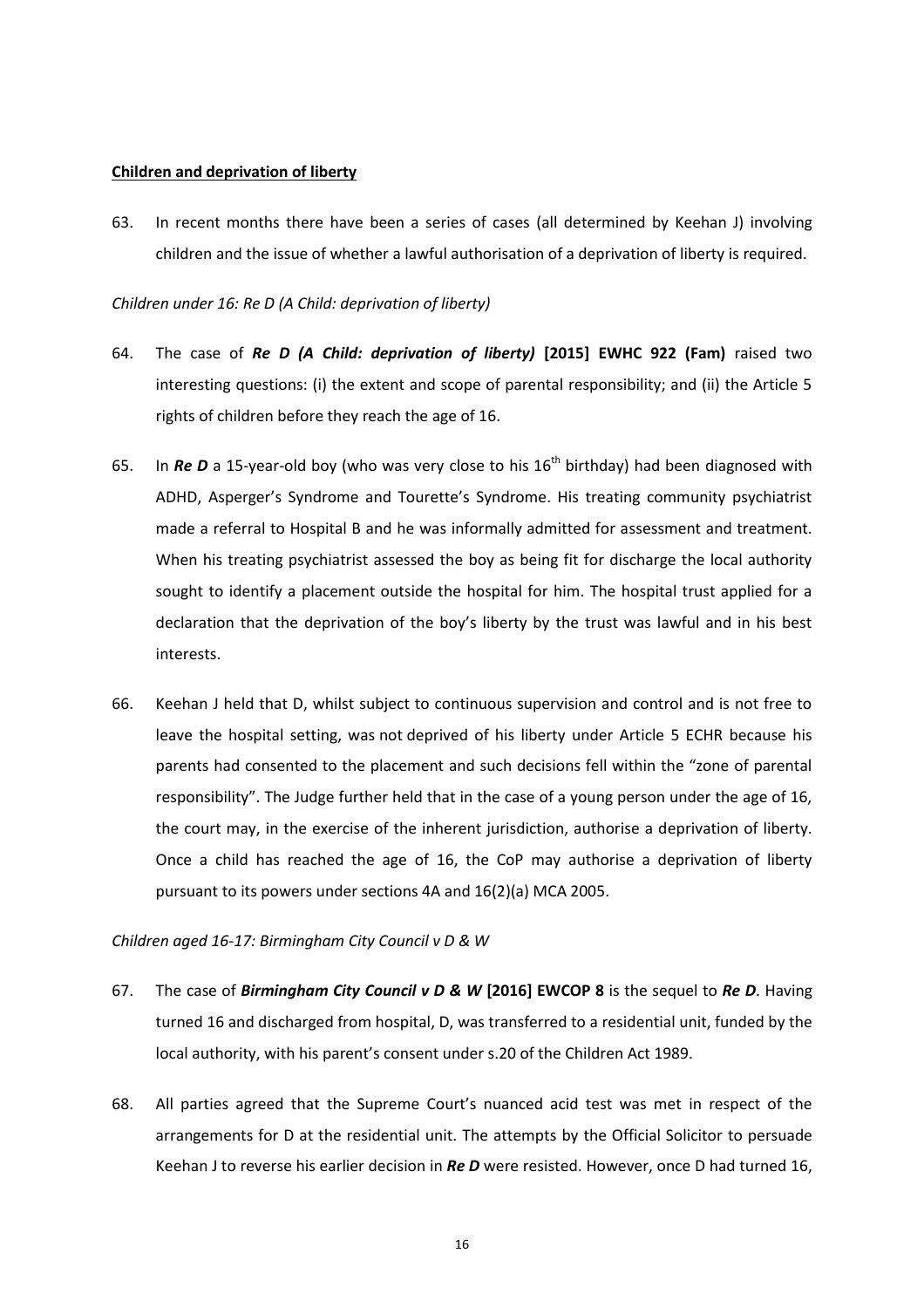the position had fundamentally changed as his parents could no longer consent on his behalf. The court identified that Parliament had chosen to distinguish the legal status of those: (a) under 16; (b) aged 16 and 17; and (c) adults (paras [64] and [103]). For example, incapacitous 16 and 17 year olds are within the remit of the MCA 2005 but an incapacitous person under 16 is generally excluded.

- 69. Keehan J acknowledged that parents still have parental responsibility for their 16 and 17 year old children. However, he held that the various international conventions and statutory provisions referred to, the UNCRC and the HRA 1998, recognise the need for a greater degree of respect for the autonomy of all young people but most especially for those who have attained the age of 16 and 17 years. Accordingly, the "clear conclusion" that however close the parents are to their child and however cooperative they are with treating clinicians, the parent of a 16 or 17 year old young person may not consent to their confinement which, absent a valid consent, would amount to a deprivation of that young person's liberty.
- 70. The local authority stressed that the outcome of this decision had significant resource implications for this and all local authorities nationally. But the argument was rejected at [137]. The protection of the human rights of those with disabilities or the vulnerable members of our society, most especially in respect of the protection afforded by Art. 5 (1), was too important and fundamental to be sacrificed on the "altar of resources".

#### *Looked after children/children subject to care orders*

- 71. In *Re AB (A child: deprivation of liberty)* **[2015] EWHC 3125 (Fam)** Keehan J held that local authorities must also now consider whether looked-after children are being deprived of their liberty. A local authority cannot consent to the deprivation without applying to the court (whether to the CoP or inherent jurisdiction of the High Court). The court ruled that in some circumstances a parent may be able to consent (e.g. for children under 16) but a local authority cannot and court authorisation will *always* be required.
- 72. *Re AB* concerned a 14 year old child, AB, who presents with Moderate (Severe) Learning Disability and ADHD and is on medication. AB requires assistance with taking his medicine, daily activities and preparation of food. AB was voluntarily accommodated when aged 13 (pursuant to s.20 Children Act 1989) in November 2013 and placed in foster care, but moved to a residential home in December 2013 where he remains to date. A rehabilitation plan was in place for AB to return home. However, as a result of emerging child protection concerns, care proceedings were initiated. In June 2015 AB was made the subject of an interim care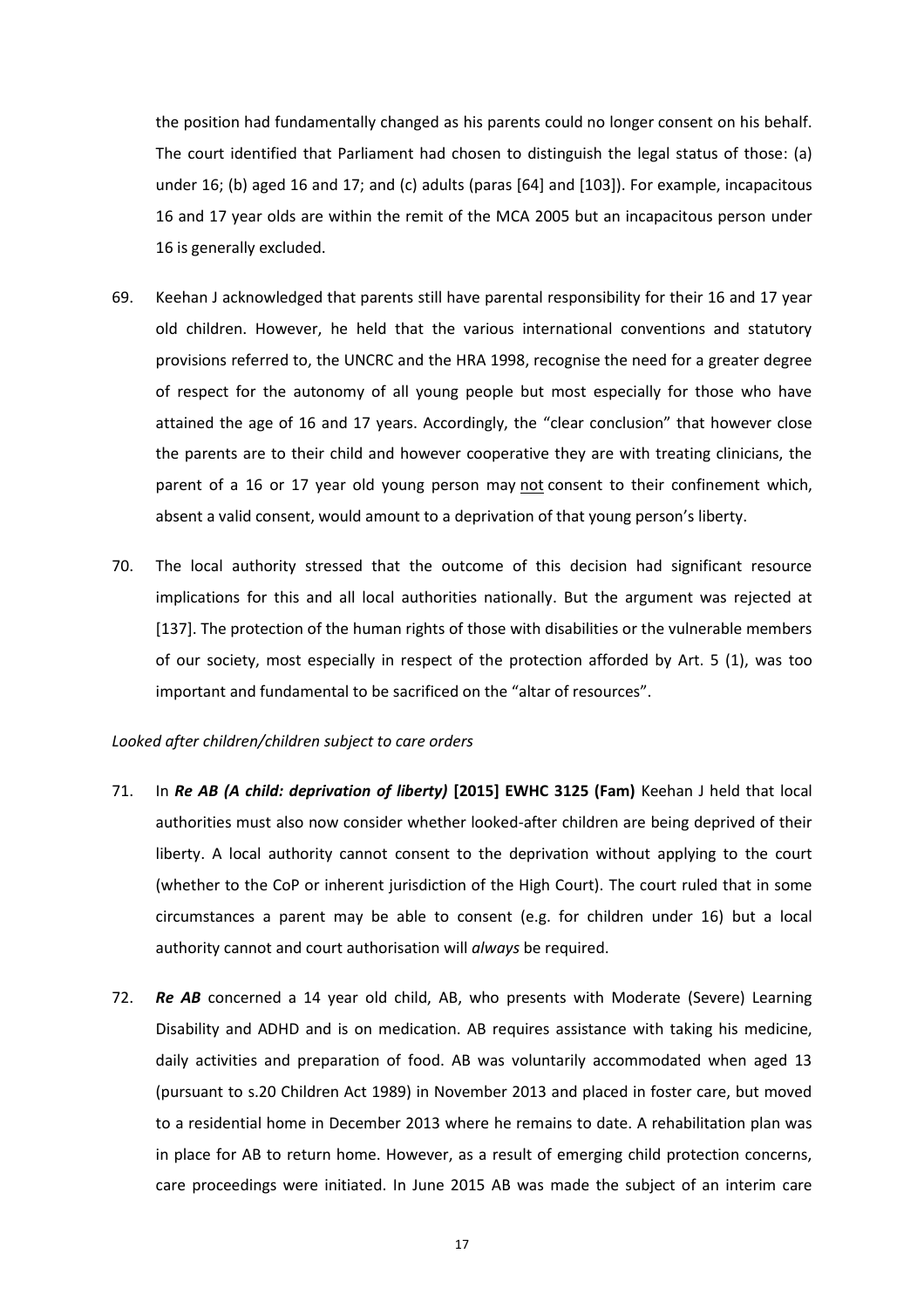order. Due to AB's needs, the residential home set in place restrictions to minimise any risk of harm to him. These included AB not being allowed to go out alone and if he left he would be brought back to the residential home.

- 73. The local authority considered the "acid test" as set out in *Cheshire West* was met and considered there it was arguable that AB was deprived of his liberty. Due to his age, 14 years old, the provisions of the MCA 2005 were not applicable. As such, an application for a deprivation of liberty authorisation was made under the inherent jurisdiction under s.100(4) of the Children Act 1989 in the High Court. Under the MCA 2005, the first question would be whether an adult has the capacity to consent to the arrangements. If they do, then any such restrictions would not amount to a deprivation of liberty. However, the test for a child under 16 is competence and in this particular case it was accepted that AB did not have the competence to understand the restrictions imposed upon him.
- 74. In considering the facts of this case Keehan J concluded that: *"in circumstances whereby a child is a child in need or being accommodated by a local authority - Where the local authority and parents co-operate, it may be an appropriate exercise of parental responsibility and prevent what would otherwise amount to a deprivation of Liberty."* However at the "other extreme", if accommodation under s.20 Children Act 1989 is just the prelude to care proceedings (i.e. where the local authority contends that the threshold criteria under s.31 CA 89 is met) it is difficult to see how parents' consent would fall within 'zone of parental responsibility'.
- 75. Keehan J further confirmed that in circumstances whereby a child is subject of an Interim Care Order/Care Order the local authority cannot consent to the deprivation. The local authority is acting as organ of the state and therefore, it would be wrong to see a local authority as having to consent: this would be a breach of Art.5 ECHR and would not afford the 'proper safeguards' for legal justifications for constraints. Furthermore, *"it would be inappropriate for parents to consent due to the concerns about their ability to properly exercise their parental responsibility."* where the child is subject to an Interim Care Order or Care Order and is not in Secure Accommodation (s.25 of the Children Act 1989) then a local authority cannot consent to such deprivation of liberty.
- 76. The practical repercussions of this judgment remain to be seen. It certainly now poses a fundamental question for local authorities to consider – are those looked after children who are not competent to consent to and who have restrictions in their placements potentially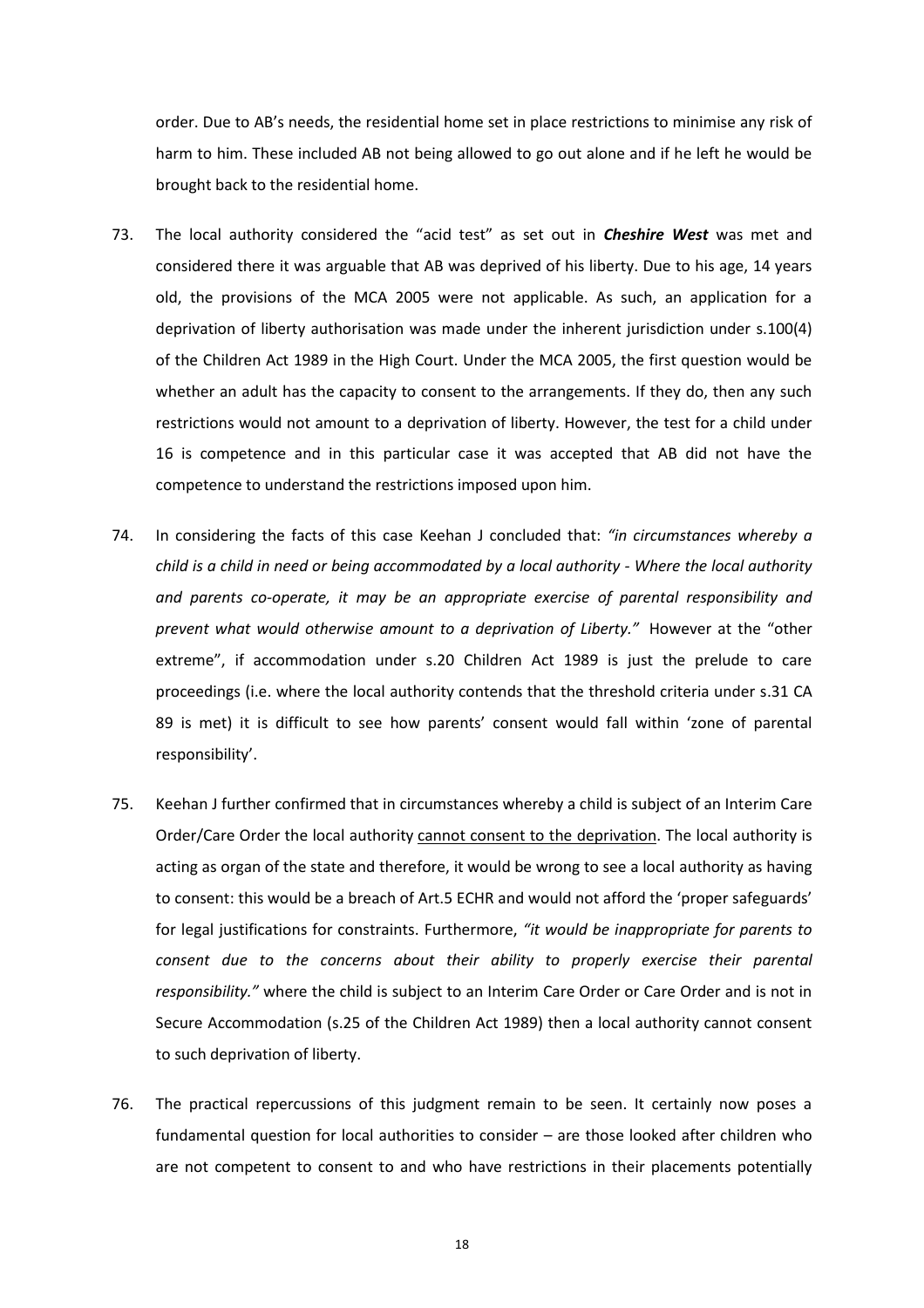being deprived of their liberty? This could have serious ramifications on embattled local authorities.

- 77. The current state of the law in relation to adults and children can be summarised thus:
	- (a) Adults who are confined and lack capacity require Art. 5 ECHR safeguards;
	- (b) For 16 and 17 year olds who are confined and lack capacity (or do have capacity and refuse), those with parental responsibility cannot give valid consent: Art. 5 ECHR safeguards are required;
	- (c) For those under the age of 16 who are confined and lack capacity (or refuse to give it), parents can give valid consent if that is an appropriate exercise of parental responsibility;
	- (d) For all those under 18 under an interim or final care order who are confined and lack capacity, Art. 5 ECHR safeguards are required;

# **HRA Damages claims in the Court of Protection**

- 78. Damages will not automatically flow from a finding of an unlawful deprivation of liberty in the CoP.
- 79. The court may only award damages to the extent that it is necessary to provide the wronged party *"just satisfaction"* for the breach. Often the remedy that will provide the requisite *"just satisfaction"* will be a declaration that the public body has violated the individual's Convention rights and, most importantly, a correction of whatever wrongdoing is complained of. Damages are therefore very much a secondary consideration, only to be awarded where other remedies simply are not good enough.
- 80. In what circumstances then, will damages be the only way of affording the wronged party "just satisfaction"? There is no hard and fast rule. Damages will more likely be awarded where:
	- There has been pecuniary (financial) loss (e.g. care home fees);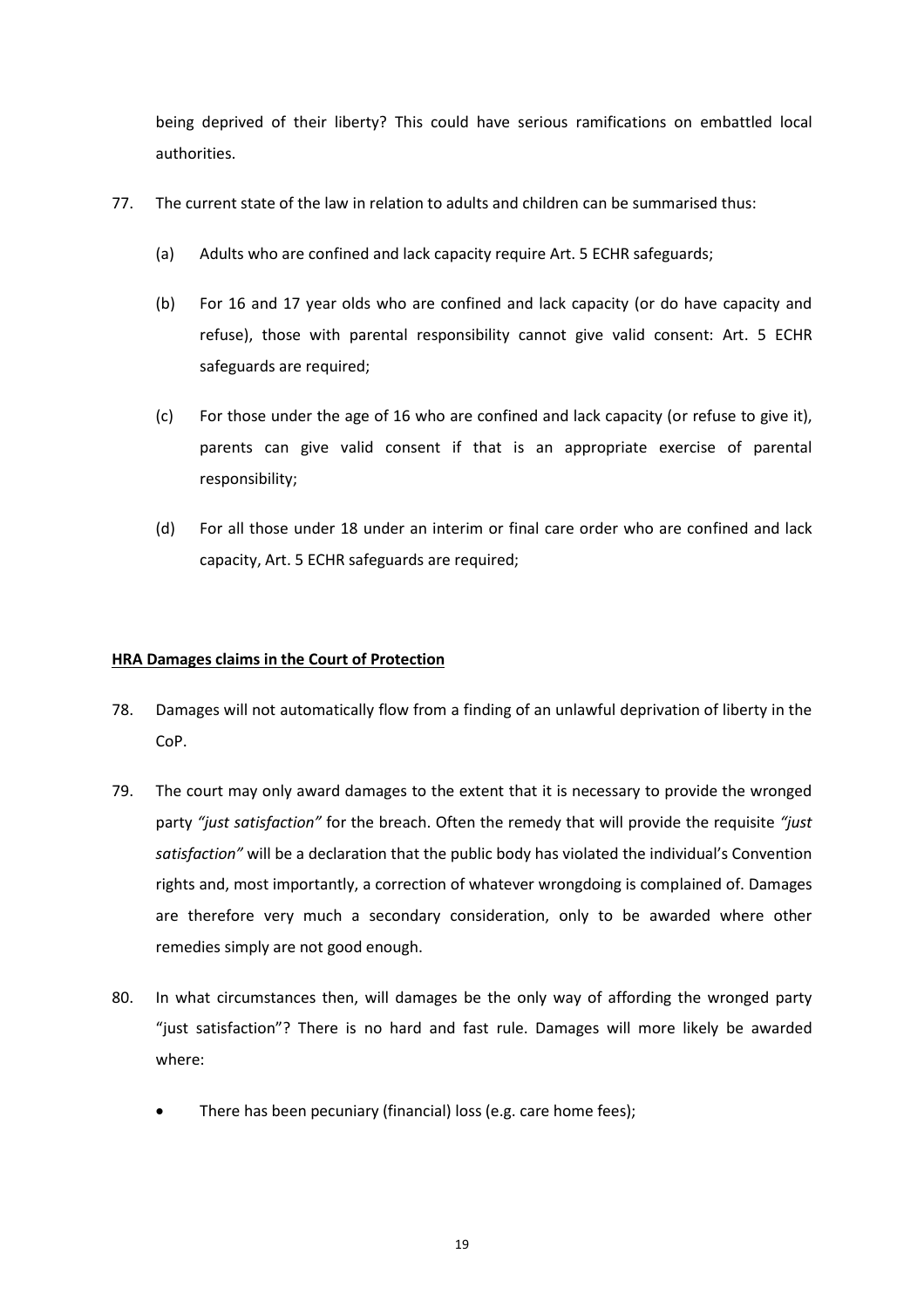- The violation has caused the actual deprivation of liberty complained of (i.e. the violation resulted in a material change in a person's circumstances). Such violations have been described as "substantive" rather than merely "procedural" breaches;
- In respect of non-pecuniary loss, where there has been a substantial degree of suffering, frustration or inconvenience
- 81. This is not an exhaustive list and damages may be awarded in other cases where the individual circumstances require it.
- 82. Precedents in relation to damages awarded for a breach of Art. 5 ECHR in CoP cases are slim. There is no reported case as yet where a CoP judge has been required to determine the quantum of any damages claim arising out of a breach of Article 5 ECHR. The decisions that exist tend to be approvals of settlements only and therefore do not have the benefit of legal argument and principled reasoning to act as a guide for future cases.
- 83. Settlement figures approved by the CoP have tended to be fairly generous. Examples are provided below:
	- (a) In *London Borough of Hillingdon v Neary* **[2011] EWHC 3522 (COP)**, a period of 12 months' detention resulted in an award of £35,000 (or £2,917 per month). No judgment accompanying the consent order approved by the High Court was made public;
	- (b) *A Local Authority v Mrs D & Another* **[2013] EWCOP B34 (COP)** concerned an elderly couple. In August 2011 the wife had been admitted to a care home for respite care for 2 weeks but when her husband tried to take her home the staff there said he could not because there were concerns about his ability to care for her. There were then substantial delays putting authorisations in place and, when they were put in place, they were accompanied by conditions that there be an application to the CoP. No application was in fact made until September 2012, and during May – September 2012 there was no authorisation in place at all. The couple protested throughout the entire period. The couple argued that the wife had been unlawfully deprived of her liberty for the whole period. In a settlement agreement, the Local Authority accepted liability for the May-September period and agreed to pay the wife £15,000, together with an apology and costs. The court, which was asked to approve the settlement owing to the wife's lack of capacity, said that it fell within "a reasonable range", although it was in fact towards the lower end of the award in *Neary* (above). Assuming that the judge took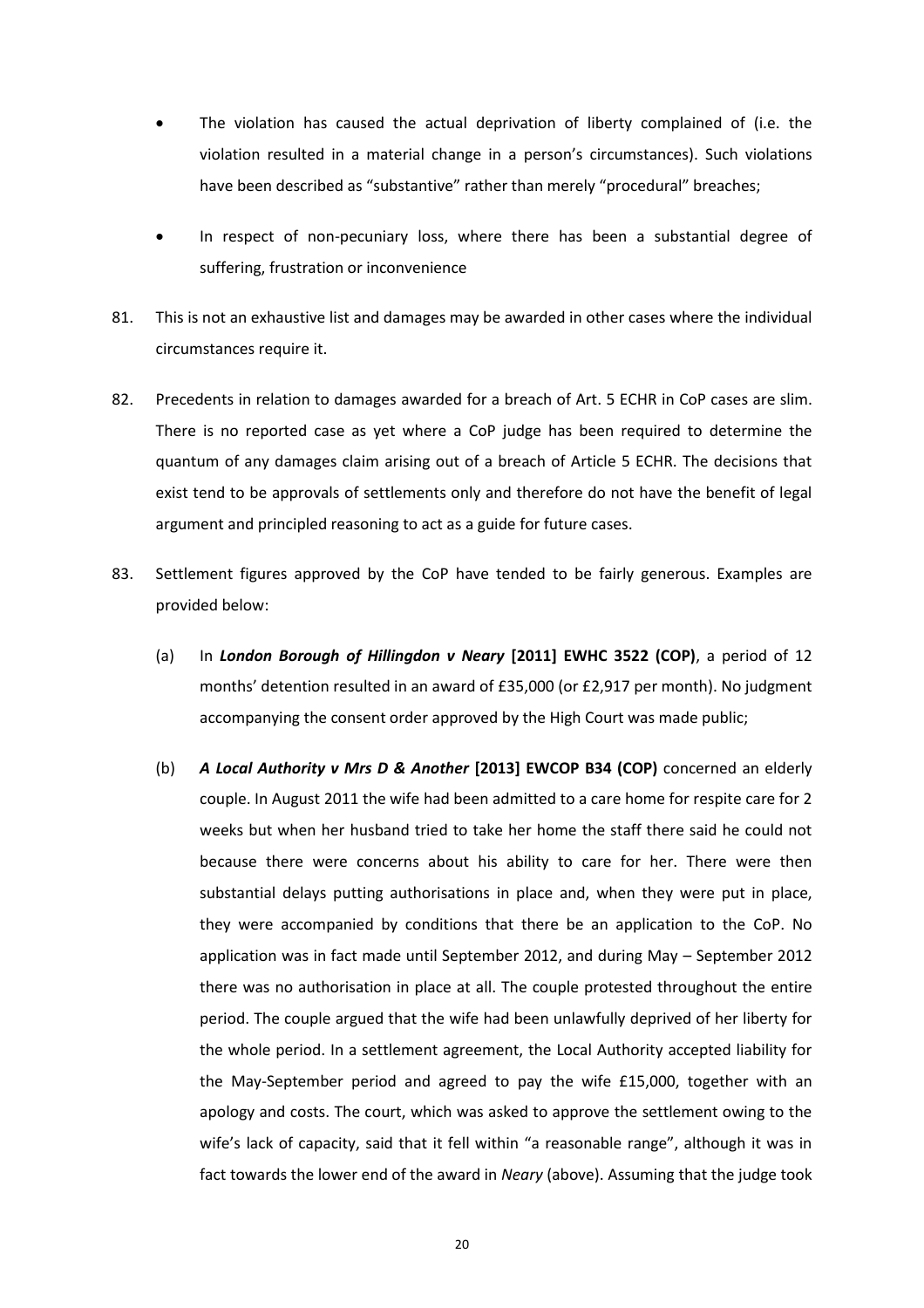the claimed 10 month period into account, this would suggest damages calculated at approximately £1,500 per month. If the judge only took the May-September period into account, damages were calculated at £3,000 per month.

- (c) In *Essex County Council v RF & Ors* **[2015] EWCOP 1**, DJ Mort approved a settlement of between £3,500 and £4,600 per month in damages for the unlawful deprivation of liberty of a 91 year old man with dementia who had been removed from his home against his wishes following a safeguarding alert, and placed in a locked dementia unit. The council also agreed to waive all the man's care home fees, amounting to some £25,000. The case concerned substantive breaches of Article 5, including failures to apply to the CoP where there were clear disputes about both capacity and best interests. The judge concluded that, *"…had it not been for the unlawful actions of ECC, P would have continued to live at home with the type of support that has now been put in place."* The court referred to *Neary* and *D* but concluded that the level of damages for the unlawful deprivation of an incapacitated person's liberty was between £3,000 and £4,000 per month.
- 84. Public authorities may seek to argue that the settlement figures approved in the CoP are not reflective of the Strasbourg principles and therefore should not be followed as precedent figures. It should be recalled that the purpose of incorporating the ECHR into the HRA 1998 was not to give victims better remedies at home than in Strasbourg, but simply to "Bring Rights Home", so that those rights could be enforceable domestically and without delay.
- 85. The court's approach to an award of damages will depend on whether the breach is considered to be substantive or procedural. The substantive vs. procedural demarcation was approved in *Essex County Council v RF and others*. District Judge Mort stated that:

*"Procedural breaches occur where the authority's failure to secure authorisation for the deprivation of liberty or provide a review of the detention would have made no difference to P's living or care arrangements.*

*…Substantive breaches occur where P would not have been detained if the authority had acted lawfully. Such breaches have more serious consequences for P."*

*86.* By stark contrast (albeit in a case emerging from a Mental Health Tribunal rather than the CoP) in *Bostridge v Oxleas NHS Foundation Trust* **[2015] EWCA Civ 79**, the Court of Appeal approved a damages payment of just £1 for procedural breaches which rendered the Claimant's 442 day detention under the MHA 1983 technically unlawful. The sum was nominal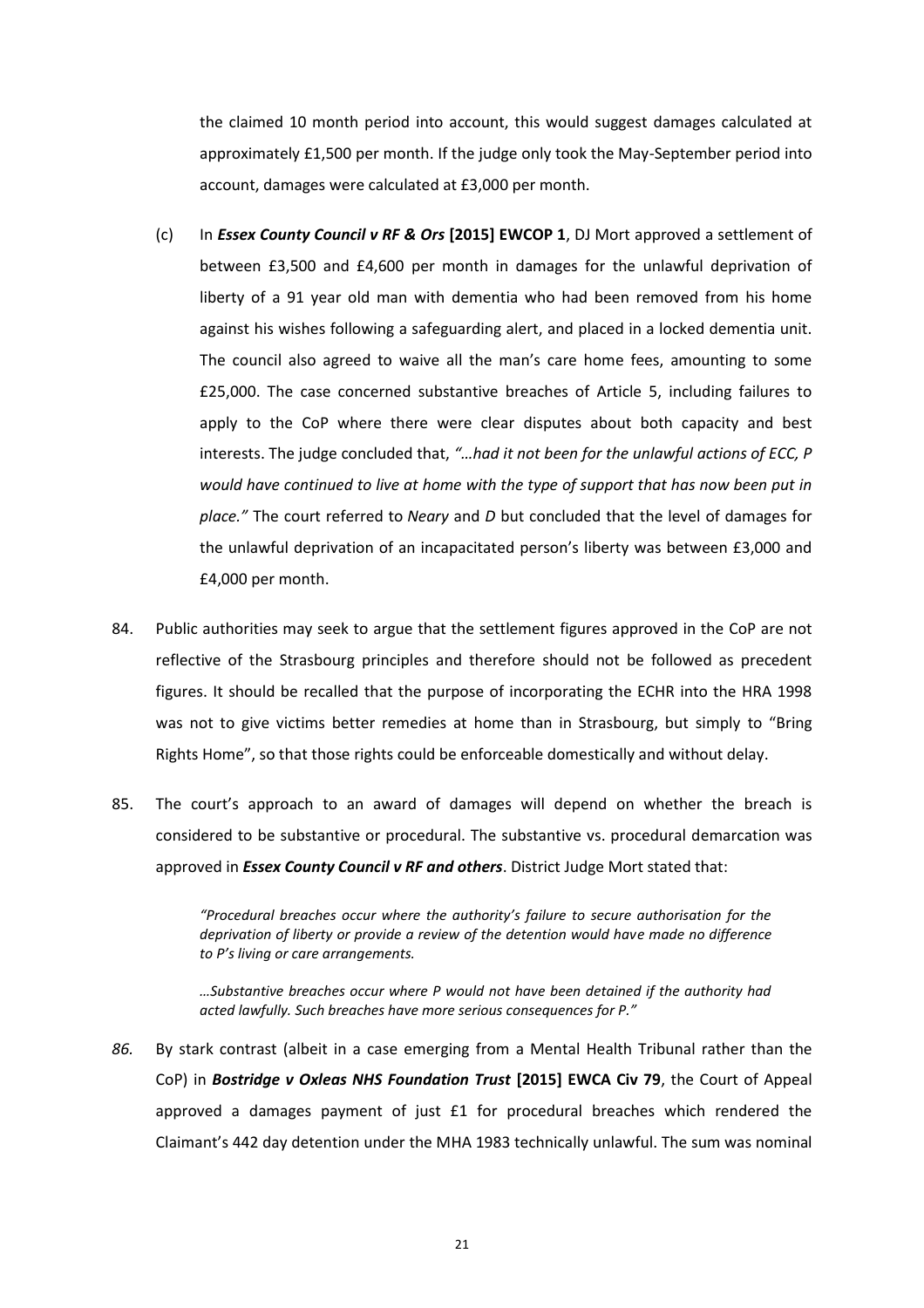as during the period he remained ill and there were two Tribunal panel reviews which concluded his condition required continued detention in hospital. The court held:

*"In my judgment, once it is clear that the appellant sustained no loss, because he would in fact have been lawfully detained anyway whether or not the breach had occurred, it is hard to see how an award of anything more than nominal damages could be justified, whether as compensatory damages or as a just satisfaction."*

- 87. Similarly, in *R (Faulkner) v Secretary of State for Justice* **[2013] UKSC 23**, the Supreme Court considered the Article 5 rights of a prisoner who had suffered delays in accessing a Parole Board. The court concluded that the Claimant had not suffered a violation of Article 5(1) as his detention was authorised by law. However, he had suffered a violation of Article 5(4) because of the delay in bringing his case before a tribunal. The Supreme Court concluded that where it is established that an earlier hearing would have resulted in earlier release, damages should be awarded as there would be a direct causal connection between the breach and the deprivation of liberty. However, in this particular case, the causal connection was not made out. No damages should be awarded for mere loss of chance.
- 88. In *A County Council v MB, JB and a Residential Home* **[2010] EWHC 2508 (COP)** Charles J granted a declaration that a woman had been unlawfully deprived of her liberty at a care home from for just over three weeks (29 March 2010 to 13 April 2010) but made no award of damages, noting that the breach was 'procedural' rather than 'substantive'.
- 89. In the cases cited at para 82 above, the court also awarded P's costs. This enabled P to receive all his damages without concern that the statutory charge would be levied by the Legal Aid Agency. In many respects, damages would not be appropriate in cases where there was no order for costs as this would not amount to 'just satisfaction' for P, whose damages would likely be subject to the statutory charge. That being said, it would not be appropriate for the court to make a costs order as a way of avoiding the statutory charge. The court may find however that a costs order is appropriate in its own right which paves the way for an award of damages, often relying on the same factors.
- 90. Should damages not be sought in CoP proceedings, a separate claim can be issued in the County Court under the HRA 1998. Means-tested legal aid is available for this. Although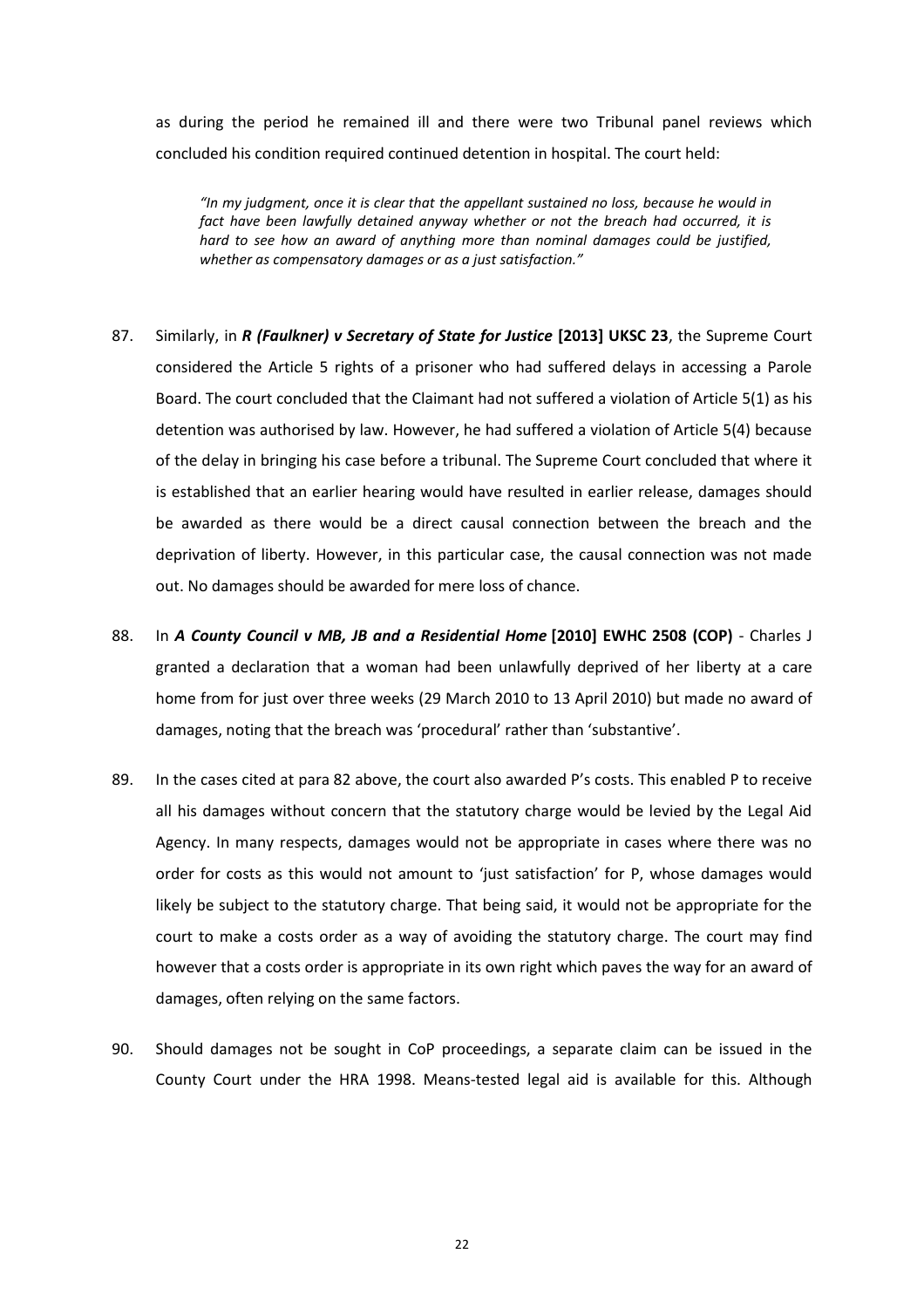seemingly separate proceedings and a costs order being more likely, the statutory charge may still apply. Part 5.6(1) of the Statutory Charge Manual<sup>6</sup> states the following:

*The costs of the civil legal services (excluding the costs of assessment) in a legally aided dispute count towards the statutory charge even if recovery is only in part of the proceedings. The wording in section 25(1) of the Act refers to recovery "in proceedings, or any compromise or settlement of a dispute, in connection with which the services were provided", similarly s10(7) of the AJA 1999 refers to funded services and this means all of the work funded by the Lord Chancellor in connection the client's proceedings or dispute. In a family case, this means, all of the costs arising out of the relationship breakdown.*

- 91. The statutory charge may well apply if no costs order was made in previous CoP proceedings. Should the Legal Aid Agency ("the LAA") choose to levy the statutory charge in these circumstances, there is an argument that the LAA itself would fall foul of Art. 5 ECHR compliance as P would be denied 'just satisfaction' in respect of his deprivation of liberty. We are not aware of the LAA seeking to levy the statutory charge in these circumstances but for now, it certainly remains a possibility.
- 92. On 7 June 2016 Bindmans LLP published details of a successful judicial review regarding the availability of funding to bring HRA claims in the CoP. The LAA conceded that legal aid funding was available bring a claim for damages under the HRA 1998, within the CoP, for both ongoing and historic breaches. As with funding for other HRA claims, the grant of funding would be subject to application of paragraph 22 of Part 1 of Schedule 1 of LASPO<sup>7</sup>.
- 93. Whilst welcome news for practitioners, this does not address the issue of the application of the statutory charge, which is likely to continue to remain a barrier to bringing HRA claims where costs are not recovered.

# **Deprivation of Liberty – What next?**

l

- 94. It has long been recognised that DoLS are in need of urgent reform. The Law Commission has affirmed that "legislative change is the only satisfactory solution". The question is the scope, content and speed of that change.
- 95. In July 2015 the Law Commission consulted on a comprehensive and principled approach to those who are deprived of liberty, including much greater emphasis on the prevention of a deprivation of liberty arising. However, the proposals were also very expensive (the impact

<sup>&</sup>lt;sup>6</sup>https://www.gov.uk/government/uploads/system/uploads/attachment\_data/file/324163/legal-aid-stat-charge-manual.pdf 7 https://courtofprotectionhandbook.com/posts/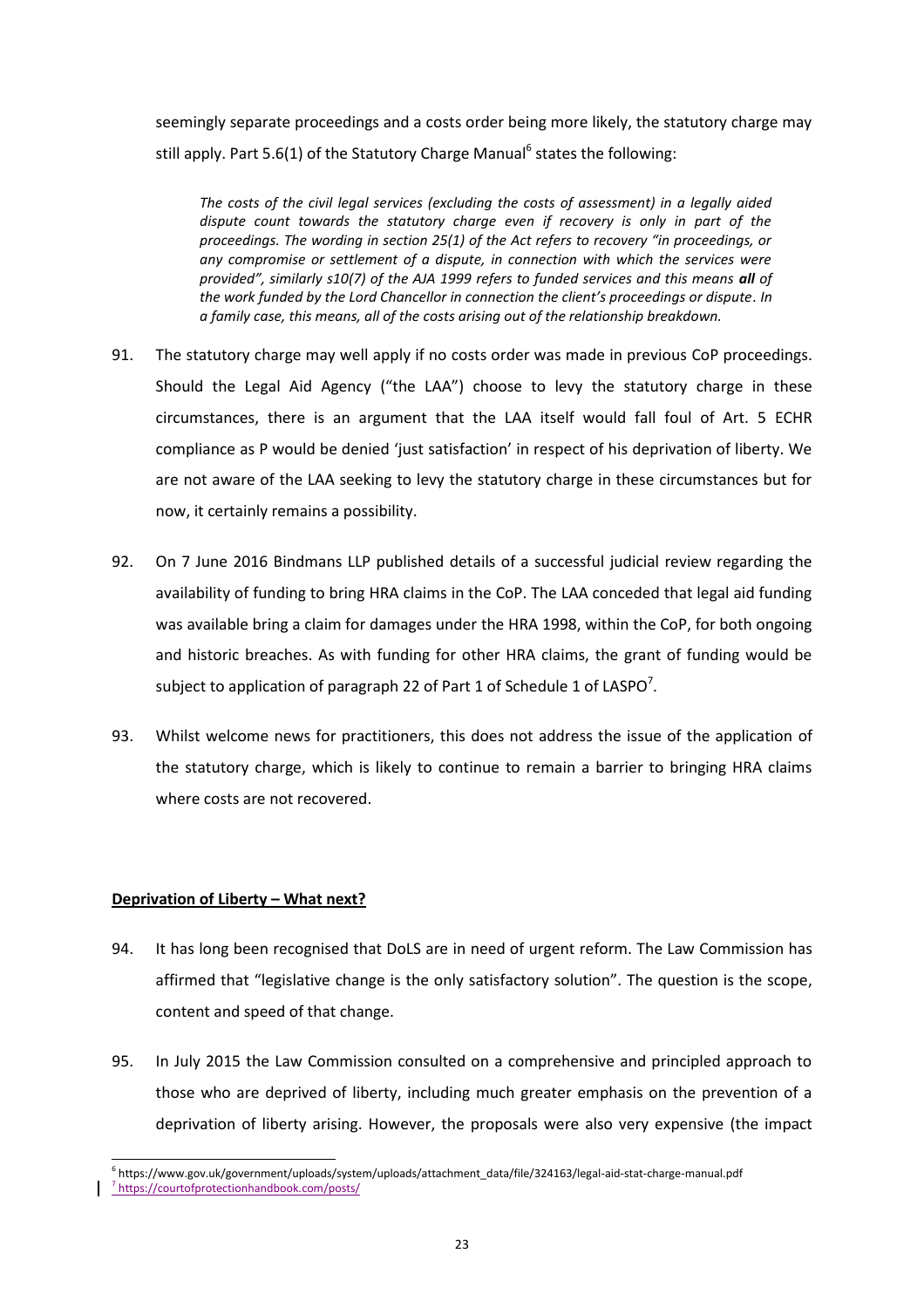assessment put the costs of implementation at £1.8 billion over 10 years) and, were arguably, even more complex than the DoLS scheme it would replace.

- 96. At the Government's request, the Law Commission has recently published an 'interim statement<sup>'8</sup> setting out the proposed direction of travel now through to the final report and draft legislation (due to be published by December 2016). The "compelling case" for replacing DoLS is reaffirmed and the scale of workloads and pressure on resources mean that *"any notion that the existing system can be patched up to cope, even in the short term, in our view is not sustainable"*. However, financial and resource pressures meant that many viewed the expansive scale of the initial proposals as unrealistic, and simply too costly to implement at the moment in the current economic climate. These concerns have clearly influenced the interim response, which accepts that reform must "demonstrably reduce the administrative burden", and provide "maximum benefit for the minimum cost".
- 97. As a result, the interim statement sets out that the proposals to reform DoLS will now be for:
	- a 'more straightforward, streamlined and flexible scheme' focussed solely on authorising deprivation of liberty, and going no further, abandoning the aspirations of the wider 'supportive care' scheme, though some amendments to the MCA 2005 may be proposed to reinforce those Art. 8 ECHR concerns (adding emphasis on P's wishes in best interests decisions, and testing the necessity for any removal of P from home into institutional care);
	- the responsibility of establishing the case for a DoL shall be shifted from the provider of the care to commissioner (i.e. usually the local authority or CCG), using where possible the same assessments already in place for the care planning;
	- there will still be rights to reviews, legal proceedings and advocacy;
	- there may be 'a defined group of people who should receive additional independent oversight of the DoL' by an AMCP, but it appears that not only is the central role of the AMCP as scrutinising and authorising the DoL in every case lost (saying that the vast numbers affected by *Cheshire West* means it is 'not proportionate of affordable' to offer this to everyone caught by Art. 5), but even the current universal role of the BIA is dropped, so a proportion of those DoL will apparently have no independent oversight, which we anticipate may be controversial;

<sup>&</sup>lt;sup>8</sup> [http://www.lawcom.gov.uk/wp-content/uploads/2016/05/mental\\_capacity\\_interim\\_statement.pdf](http://www.lawcom.gov.uk/wp-content/uploads/2016/05/mental_capacity_interim_statement.pdf)